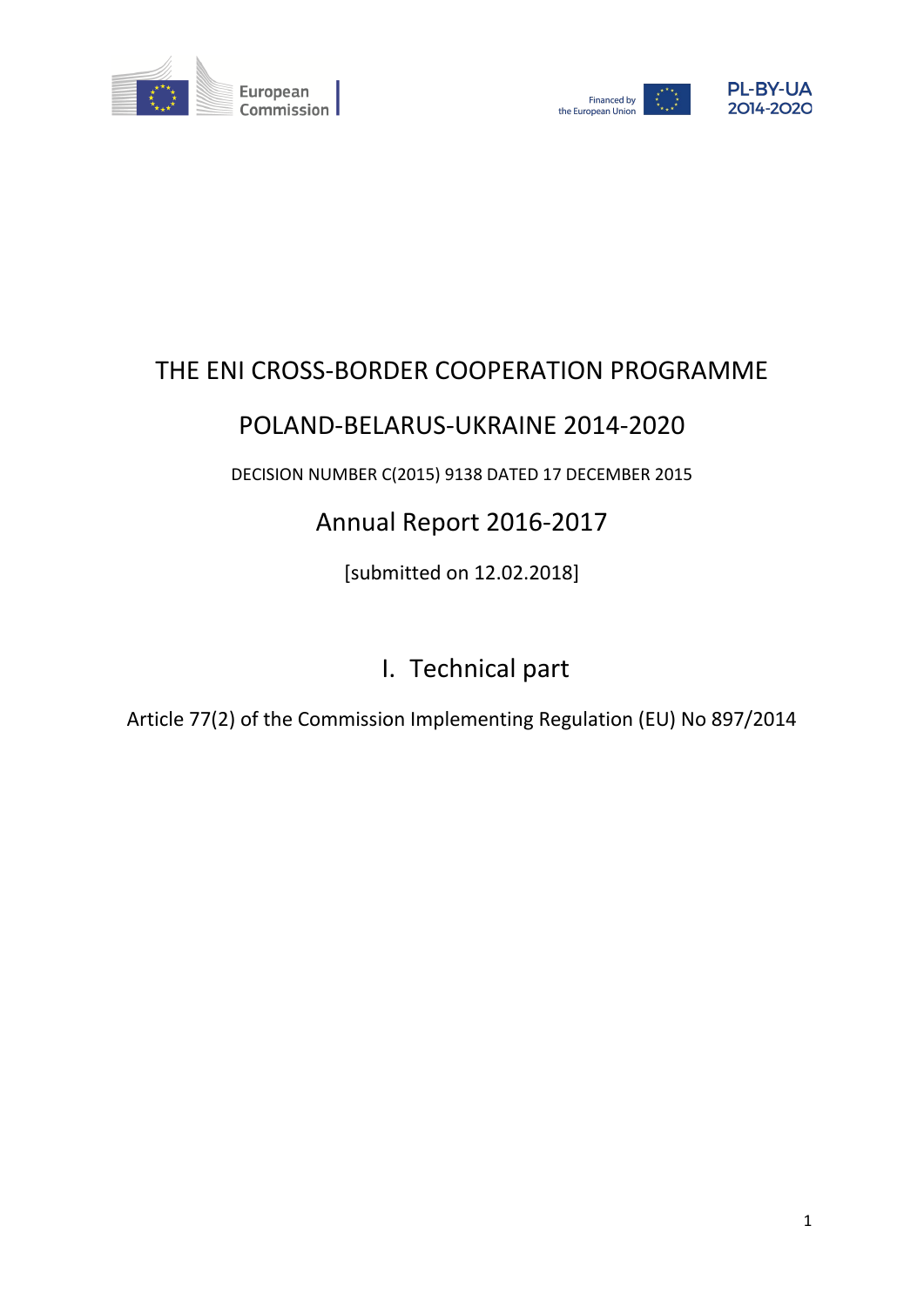



## **1. IDENTIFICATION**

| <b>Managing Authority</b>                | Ministry of Economic Development of the Republic      |
|------------------------------------------|-------------------------------------------------------|
|                                          | of Poland, Territorial Cooperation Department         |
| Head of the MA                           | Name: Rafał Baliński                                  |
|                                          | Title: Director of Territorial Cooperation Department |
|                                          | Tel. Number: +48 22 273 81 50                         |
|                                          | Email: Rafal.Balinski@mr.gov.pl                       |
| <b>Contact Person</b>                    | Name: Rafał Baliński                                  |
|                                          | Title: Director of Territorial Cooperation Department |
|                                          | Tel. number: +48 22 273 81 53                         |
|                                          | Email: Rafal.Balinski@mr.gov.pl                       |
| <b>Reporting Period</b>                  | From 1.07.2016 to 30.06.2017                          |
| Date of approval by the Joint Monitoring | 09.02.2018                                            |
| Committee                                |                                                       |

#### **2. KEEP DATABASE[1](#page-1-0)**

Not applicable, no projects selected in the Programme in the reporting period.

#### **3. OVERVIEW OF THE IMPLEMENTATION OF THE PROGRAMME**

#### **3.1 Executive summary**

The main achievement of the Programme implementation during the reporting period was launching 1st Call for Proposals (CfP) during the conference opening the 2014-2020 edition of the Programme on  $11<sup>th</sup>$  of October 2016. The application packs for the CfP as well as for Large Infrastructures Projects (LIPs) were previously approved by the Joint Managing Authority (JMC) via written procedure finalised on 18th of August 2016. Before launching the CfP JTS-IB organized the Partner Search Forum in September in order to facilitate applicants to establish strong and fruitful partnerships. The CfP was opened for all Thematic Objectives of the Programme: HERITAGE, ACCESSIBILITY, SECURITY and BORDERS and all their priorities and was divided into two stages: Concept Notes (CN) and Full Application Forms (FAF). In the first stage all applicants had to submit their project ideas to the JTS-IB until end of the year 2016. In that period of time JTS-IB organized numerous seminars for applicants in 32 cities of three countries. As a result of the first stage of the CfP 749 CNs with requested financing from EU amounting to 1 129,48 mln EUR were submitted to the JTS-IB. Employees of the JTS-IB performed administrative and quality assessment of the received CNs. Then one meeting of the Project Selection Committee (PSC) was organized in Warsaw on 14th-15<sup>th</sup> of March 2017 in order to select the best 334 project ideas from TO HERITAGE and SECURITY for the second stage of the CfP. The best 82 project ideas from TO ACCESSIBILITY and BORDERS were chosen to the second stage by members of the PSC via written procedure finalised on 9<sup>th</sup> of May 2017. The deadline for for submission of FAFs by applicants invited to the second stage was set on 30<sup>th</sup> of June 2017 (TO HERITAGE and SECURITY) and on 4<sup>th</sup> of September 2017 (TO ACCESSIBILITY and

<span id="page-1-0"></span><sup>&</sup>lt;sup>1</sup> A limited number of statistics are requested from you in this report based on the assumption that most data are available in the KEEP database - hence the importance of maintaining KEEP up to date. <http://www.keep.eu/keep/>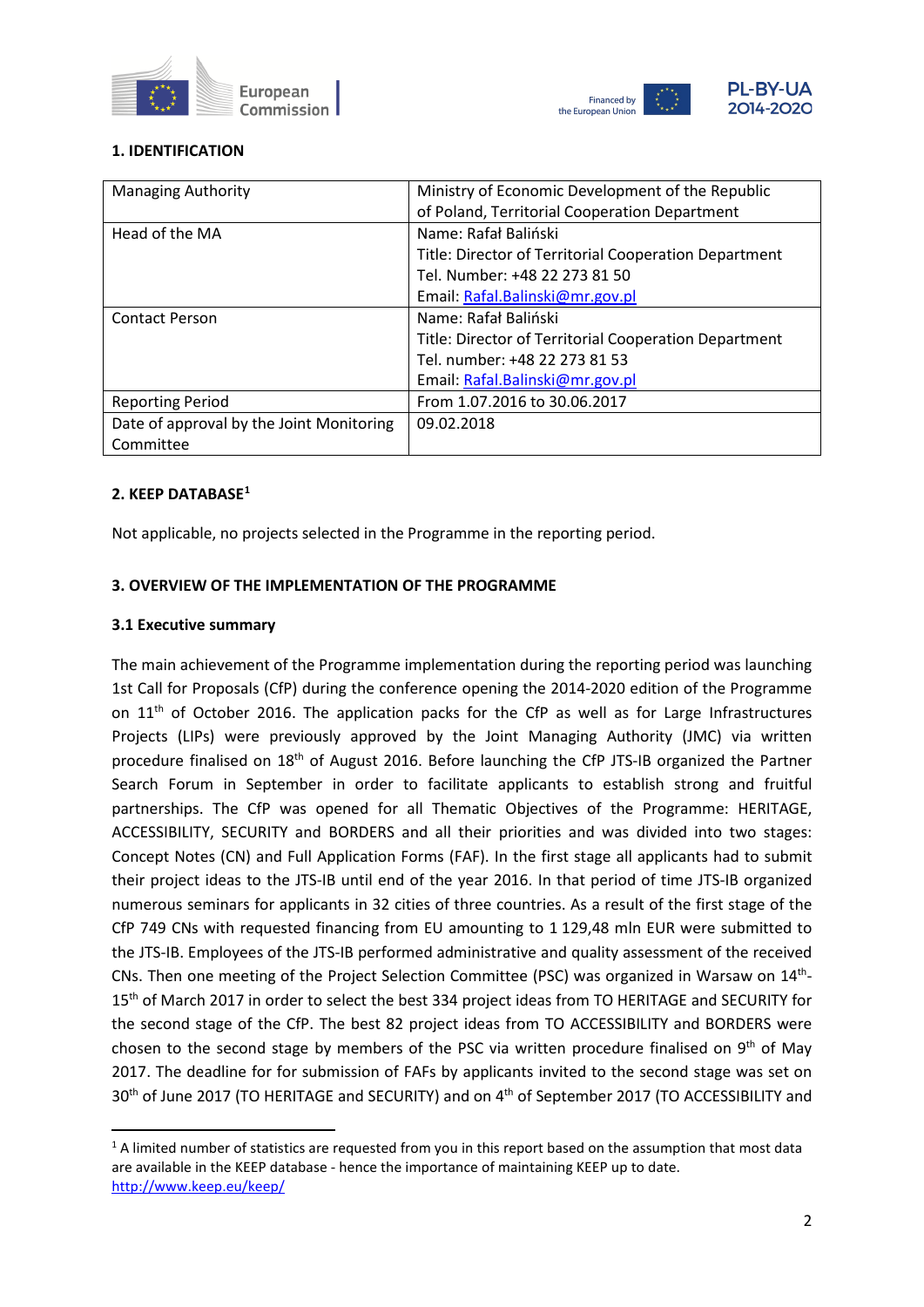



BORDERS). For those applicants from TO HERITAGE and SECURITY JTS-IB organized in May 2017 seminars in 5 cities of three countries as well as individual consultations in June 2017 just before the deadline of submission the FAFs. The main goal of performed consultations was to increase the quality of prepared FAFs. By the end of June 2017 306 FAFs from TO HERITAGE and SECURITY with requested financing from EU amounting to 489,66 mln EUR were submitted to the JTS-IB.

The first step of the LIPs application process was launched on  $1<sup>st</sup>$  of September 2016. According to the decision of the JMC, on this day the Lead beneficiaries of all LIPs were invited to submit their Project Summaries to the JTS-IB. The LIP's Project Summaries were to be submitted to the JTS-IB by 30<sup>th</sup> of November 2016. Then JTS-IB performed administrative and quality assessment of the received documents and JMC via written procedure finalised on  $17<sup>th</sup>$  of January 2017 approved project summaries for submission to the European Commission. European Commission made its positive decision on the LIP's Project Summaries on 17<sup>th</sup> of May 2017. Therefore the JTS-IB invited all 18 applicants form the LIPs to submit their FAFs to the JTS-IB until end of June 2017.

No EU expenditure had been declared to the Commission in the reporting period.

At the end of 2016 Belarus and Ukraine signed the Financing Agreements on the Programme with the European Commission. Also at the end of the year 2016 the Branch Office (BO) in Rzeszow (Poland) was established according to the decision of the JMC made via written procedures on  $8<sup>th</sup>$  of August 2016. The newly created BO shall assist the JTS-IB in carrying out its functions concerning providing information and communication activities for potential beneficiaries and assistance for beneficiaries in projects' implementation on the Polish part of the Programme territory.

#### **3.2 Progress achieved in implementing the Programme and its Priorities**

Not applicable, no projects selected in the Programme during the reporting period.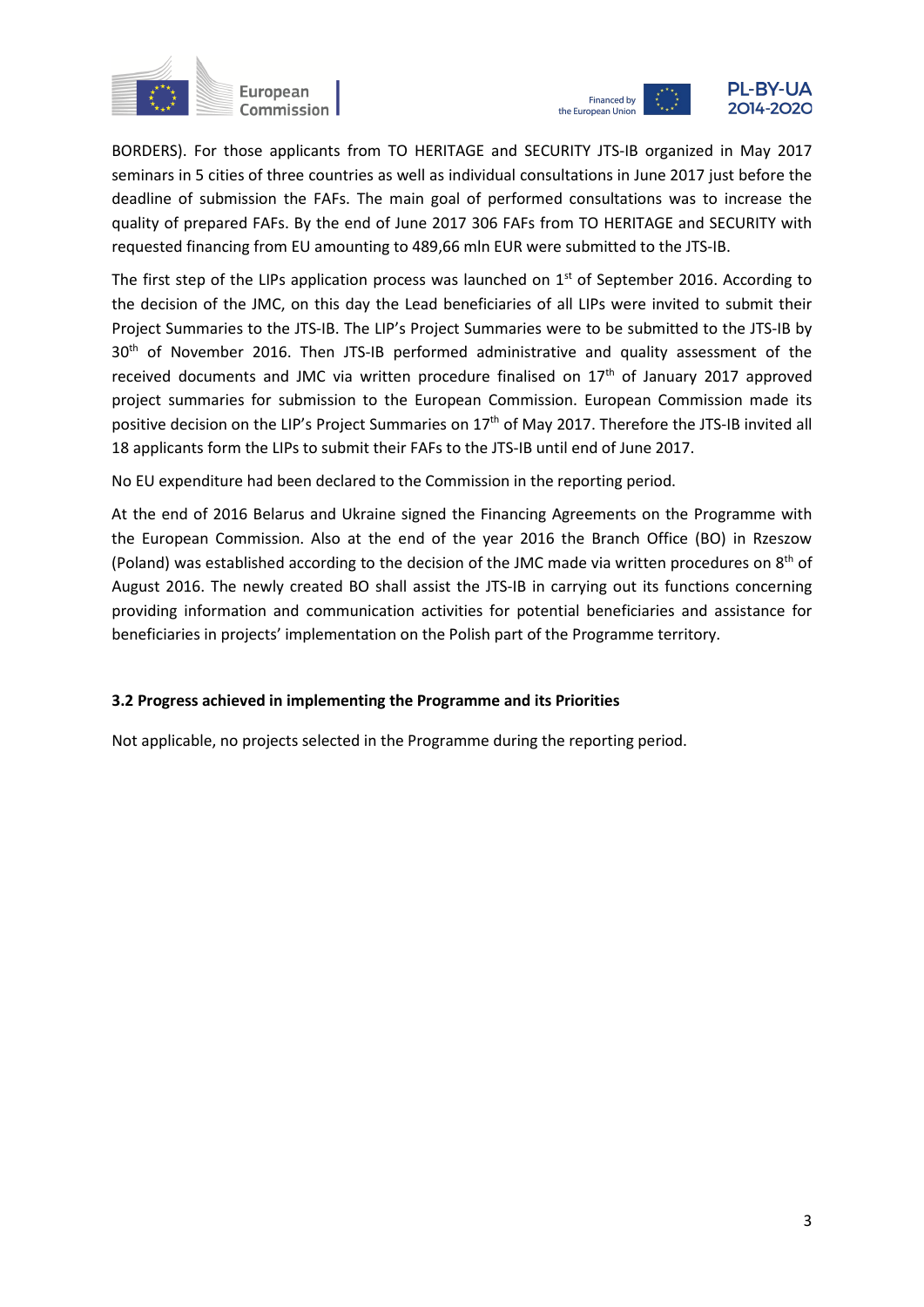



## **Results and outputs by thematic objective and priority**

# **TO Heritage – Promotion of local culture and preservation of historical heritage**

#### **Priority: Promotion of local culture and history**

| <b>Expected</b><br>results*                  | Result<br><b>Indicators</b><br>$(RI)^*$          | <b>RI</b><br>units* | <b>RI Baselines*</b><br><b>RI Targets*</b> | RI[1 <sup>st</sup> ]<br>measure]** | RI [2 <sup>nd</sup> ]<br>measure]** | <b>RI</b> [final<br>measure]** |
|----------------------------------------------|--------------------------------------------------|---------------------|--------------------------------------------|------------------------------------|-------------------------------------|--------------------------------|
| Increased<br>number of<br>visitors of the    | Increased<br>number of<br>visitors of            |                     | 0,00                                       | 0,00                               | 0,00                                | 0,00                           |
| historical<br>heritage and<br>cultural sites | the historical<br>heritage and<br>cultural sites | [%]                 | 16,60                                      |                                    |                                     |                                |

**\* as specified in the JOP or as measured before the 1st call for proposals**

**\*\* to be provided if available and in any case in the final report**

#### **Priority: Promotion and preservation of natural heritage**

| <b>Expected</b> | Result            | <b>RI</b> | <b>RI Baselines*</b> | RI[1 <sup>st</sup> ] | RI [2 <sup>nd</sup> ] | <b>RI</b> [final |
|-----------------|-------------------|-----------|----------------------|----------------------|-----------------------|------------------|
| results*        | <b>Indicators</b> | units*    | <b>RI Targets*</b>   | measure]**           | measure]**            | measure]**       |
|                 | (RI)*             |           |                      |                      |                       |                  |
| Increased       | Increased         |           |                      |                      |                       |                  |
| number of       | number of         |           | 0,00                 |                      |                       |                  |
| visitors of the | visitors of       | [%]       |                      | 0,00                 | 0,00                  | 0,00             |
| natural         | the natural       |           |                      |                      |                       |                  |
| heritage sites  | heritage sites    |           | 13,10                |                      |                       |                  |

**\* as specified in the JOP or as measured before the 1st call for proposals**

**\*\* to be provided if available and in any case in the final report**

| <b>Result</b><br>Indicators (RI)*                       | <b>Output indicators</b><br>$(OI)^*$ (common OI to be<br>included in grey shaded<br>cells)                             | OI units*<br>OI targets*                    | ΟI<br>[cumulative<br>figure from<br>previous<br>reports] | OI [current<br>report] | OI [Total<br>cumulative<br>figure] |
|---------------------------------------------------------|------------------------------------------------------------------------------------------------------------------------|---------------------------------------------|----------------------------------------------------------|------------------------|------------------------------------|
| Increased<br>number of<br>visitors of the<br>historical | Number of improved<br>cultural and historical<br>sites as direct<br>consequence of<br>programme support<br>(ENI/CBC 7) | [cultural and<br>historical<br>sites]<br>30 | $\mathbf 0$                                              | 0                      | 0                                  |
| heritage and<br>cultural sites                          | Number of cross-<br>border cultural events<br>organized using ENI<br>support (ENI/CBC 8)                               | [events]<br>97                              | 0                                                        | 0                      | $\Omega$                           |
| Increased<br>number of                                  | Number of cross-<br>border events                                                                                      | [events]                                    | 0                                                        | 0                      | $\Omega$                           |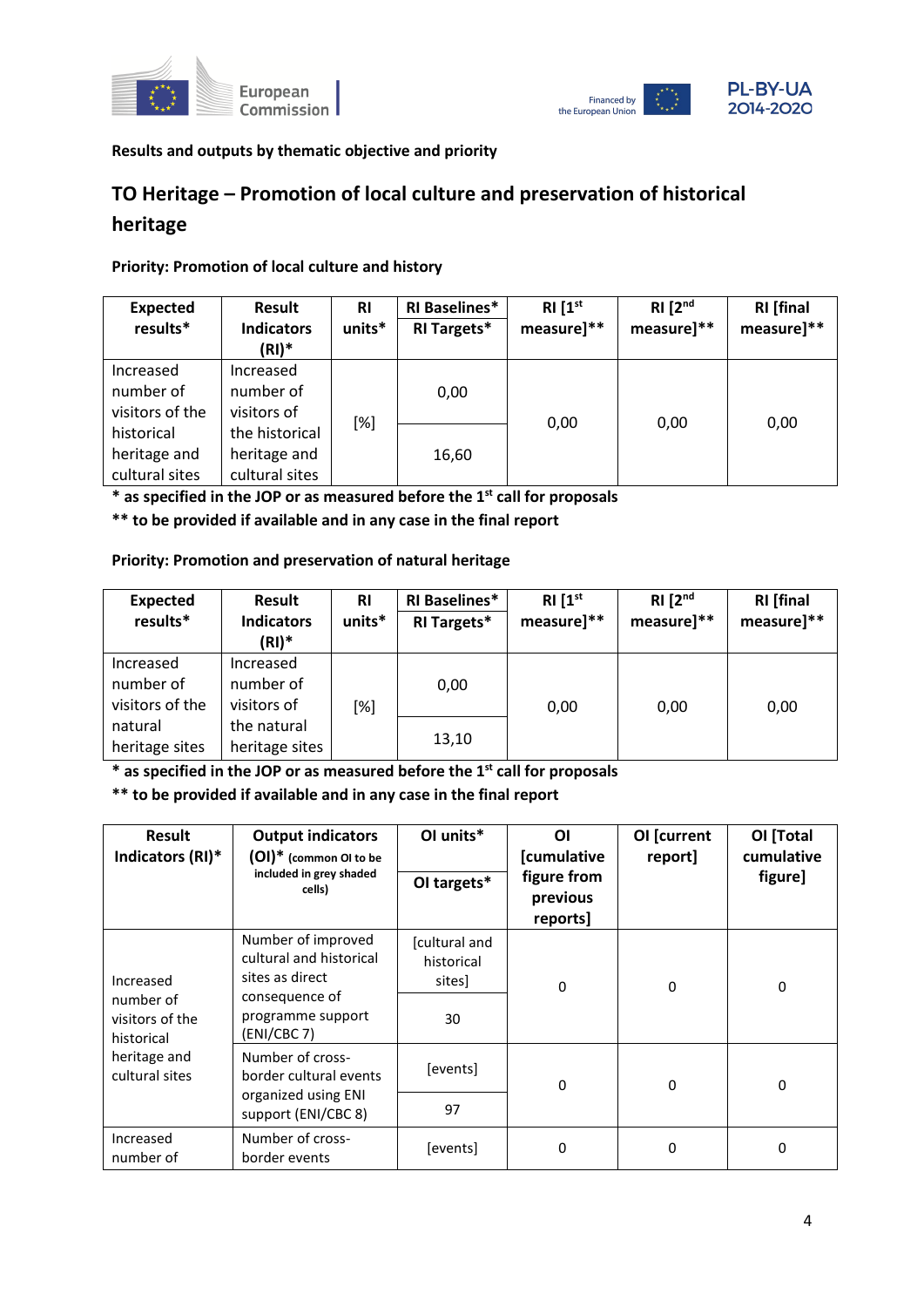







| visitors of the<br>natural heritage | organized using<br>programme support                                                | 63              |   |   |          |
|-------------------------------------|-------------------------------------------------------------------------------------|-----------------|---|---|----------|
| sites                               | Number of promoted<br>and/or preserved<br>natural sites as direct<br>consequence of | [natural sites] | 0 | 0 | $\Omega$ |
|                                     | programme support                                                                   | 15              |   |   |          |
|                                     | Number of persons<br>participating in actions<br>and awareness raising              | [persons]       | 0 | 0 | 0        |
|                                     | activities promoting<br>preservation of natural<br>heritage                         | 5993            |   |   |          |

**\* as specified in the JOP**

**TO Accessibility – Improvement of accessibility to the regions, development of sustainable and climate-proof transport and communication networks and systems**

## **Priority: Improvement and development of transport services and infrastructure**

| <b>Expected</b><br>results*                      | Result<br><b>Indicators</b><br>$(RI)^*$       | <b>RI</b><br>units* | <b>RI Baselines*</b><br><b>RI Targets*</b> | RI [1 <sup>st</sup> ]<br>measure]** | $RI$ $[2nd]$<br>measure]** | <b>RI</b> [final<br>measure]** |
|--------------------------------------------------|-----------------------------------------------|---------------------|--------------------------------------------|-------------------------------------|----------------------------|--------------------------------|
| Decrease of<br>travel/transpo<br>rtation time in | Decrease of<br>travel/transp<br>ortation time | [%]                 | 0,00                                       | 0,00                                | 0,00                       | 0,00                           |
| the regions                                      | in the<br>regions                             |                     | 7,50                                       |                                     |                            |                                |

**\* as specified in the JOP or as measured before the 1st call for proposals**

**\*\* to be provided if available and in any case in the final report**

#### **Priority: Development of ICT infrastructure**

| <b>Expected</b><br>results* | Result<br><b>Indicators</b><br>$(RI)^*$ | <b>RI</b><br>units*        | <b>RI Baselines*</b><br><b>RI Targets*</b> | RI[1 <sup>st</sup> ]<br>measure]** | RI [2 <sup>nd</sup> ]<br>measure]** | <b>RI</b> [final<br>measure]** |
|-----------------------------|-----------------------------------------|----------------------------|--------------------------------------------|------------------------------------|-------------------------------------|--------------------------------|
| Increase in<br>usage of ICT | Increase in<br>usage of ICT             | [numb<br>er of<br>district | 0                                          | 0                                  | 0                                   | 0                              |
|                             |                                         | s]                         | 18                                         |                                    |                                     |                                |

**\* as specified in the JOP or as measured before the 1st call for proposals**

**\*\* to be provided if available and in any case in the final report**

| <b>Result Indicators</b> | <b>Output indicators</b>          | OI units*   | Οl                 | OI [current | OI [Total  |
|--------------------------|-----------------------------------|-------------|--------------------|-------------|------------|
| (RI)*                    | $(OI)^*$ (common OI to be         |             | <b>[cumulative</b> | report      | cumulative |
|                          | included in grey shaded<br>cells) | OI targets* | figure from        |             | figure]    |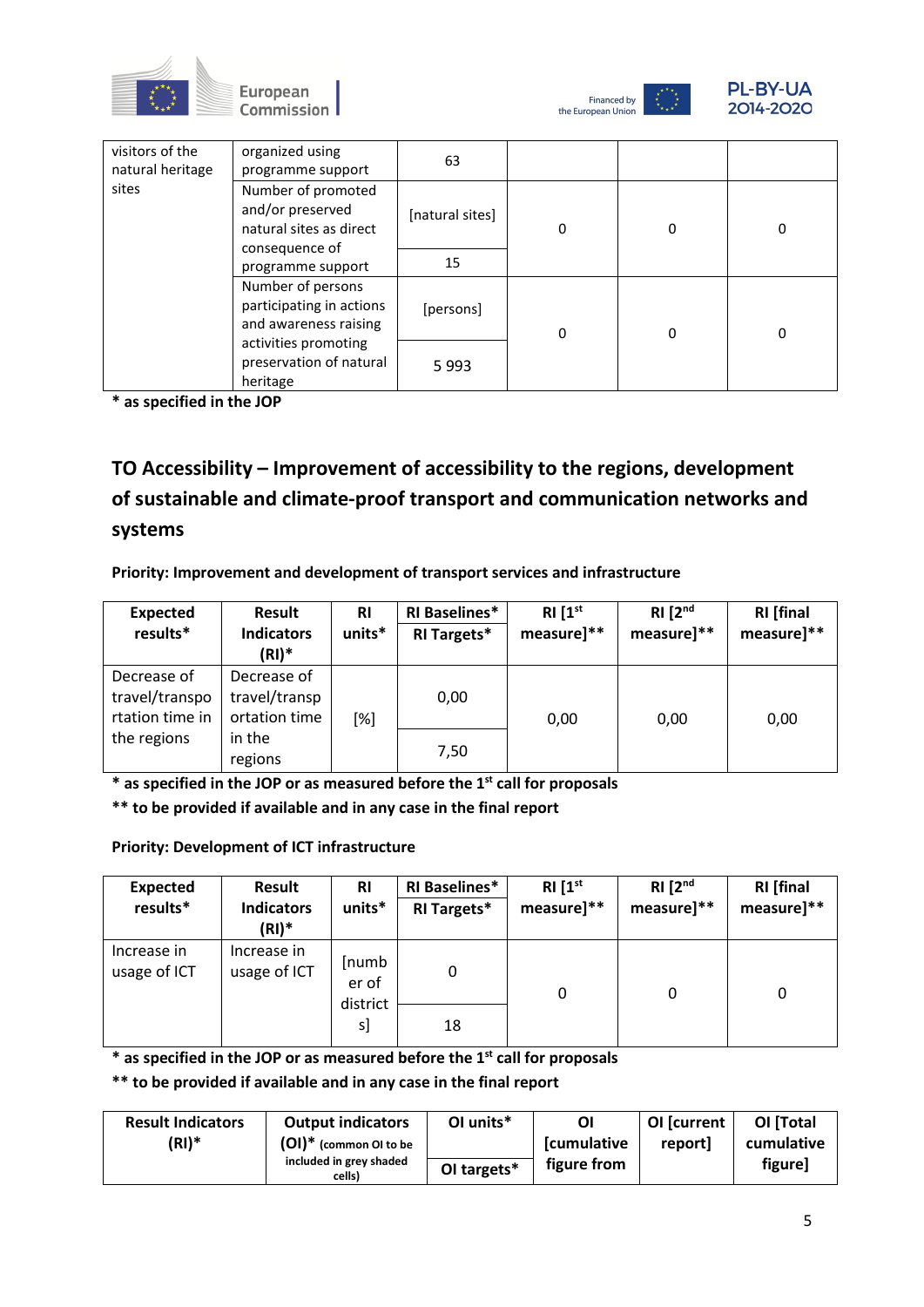





|                                                             |                                                                                                                                                                   |                | previous<br>reports] |             |           |  |
|-------------------------------------------------------------|-------------------------------------------------------------------------------------------------------------------------------------------------------------------|----------------|----------------------|-------------|-----------|--|
|                                                             | Total length of newly                                                                                                                                             | [km]           |                      |             |           |  |
|                                                             | built roads (ENI/CBC<br>26)                                                                                                                                       | 5,60           | 0,00                 | 0,00        | 0,00      |  |
|                                                             | Total length of<br>reconstructed or                                                                                                                               | [km]           | 0,00                 | 0,00        | 0,00      |  |
|                                                             | upgraded roads<br>(ENI/CBC 27)                                                                                                                                    | 102,90         |                      |             |           |  |
| Decrease of<br>travel/transportation<br>time in the regions | Number of districts<br>benefitting from<br>modernized/created<br>transport services and<br>infrastructure<br>Number of<br>partnerships<br>established in order to | [districts]    | 0                    | $\mathbf 0$ | 0         |  |
|                                                             |                                                                                                                                                                   | 28             | $\pmb{0}$            | $\pmb{0}$   | 0         |  |
|                                                             |                                                                                                                                                                   | [partnerships] | 0                    | 0           | 0         |  |
|                                                             | modernize/create the<br>environmentally<br>friendly transport<br>systems or services                                                                              | 14             | $\mathbf{0}$         | 0           | 0         |  |
| Increase in usage of                                        | Number of<br>partnerships                                                                                                                                         | [partnerships] | $\pmb{0}$            | 0           | $\pmb{0}$ |  |
| ICT                                                         | established in order to<br>develop the ICT                                                                                                                        | 7              |                      |             |           |  |

**\* as specified in the JOP** 

# **TO Security – Common challenges in the field of safety and security**

## **Priority: Support to the development of health protection and social services**

| <b>Expected</b><br>results*          | <b>Result</b><br><b>Indicators</b><br>$(RI)^*$ | <b>RI</b><br>units* | <b>RI Baselines*</b><br><b>RI Targets*</b> | RI [1 <sup>st</sup> ]<br>measure]** | RI [2 <sup>nd</sup> ]<br>measure]** | <b>RI</b> [final<br>measure]** |
|--------------------------------------|------------------------------------------------|---------------------|--------------------------------------------|-------------------------------------|-------------------------------------|--------------------------------|
| Enhanced<br>access to<br>health care | Enhanced<br>access to<br>health care           | [%]                 | 0,00                                       | 0,00                                | 0,00                                | 0,00                           |
| and social<br>services               | and social<br>services                         |                     | 36,20                                      |                                     |                                     |                                |

**\* as specified in the JOP or as measured before the 1st call for proposals**

**\*\* to be provided if available and in any case in the final report**

**Priority: Addressing common security challenges**

| Expected | Result | R <sub>l</sub> | DI.<br>Baselines*<br>N | RI [1 <sup>st</sup> ] | $[2^{nd}$<br>RI | ' [fina<br>RI |
|----------|--------|----------------|------------------------|-----------------------|-----------------|---------------|
|          |        |                |                        |                       |                 |               |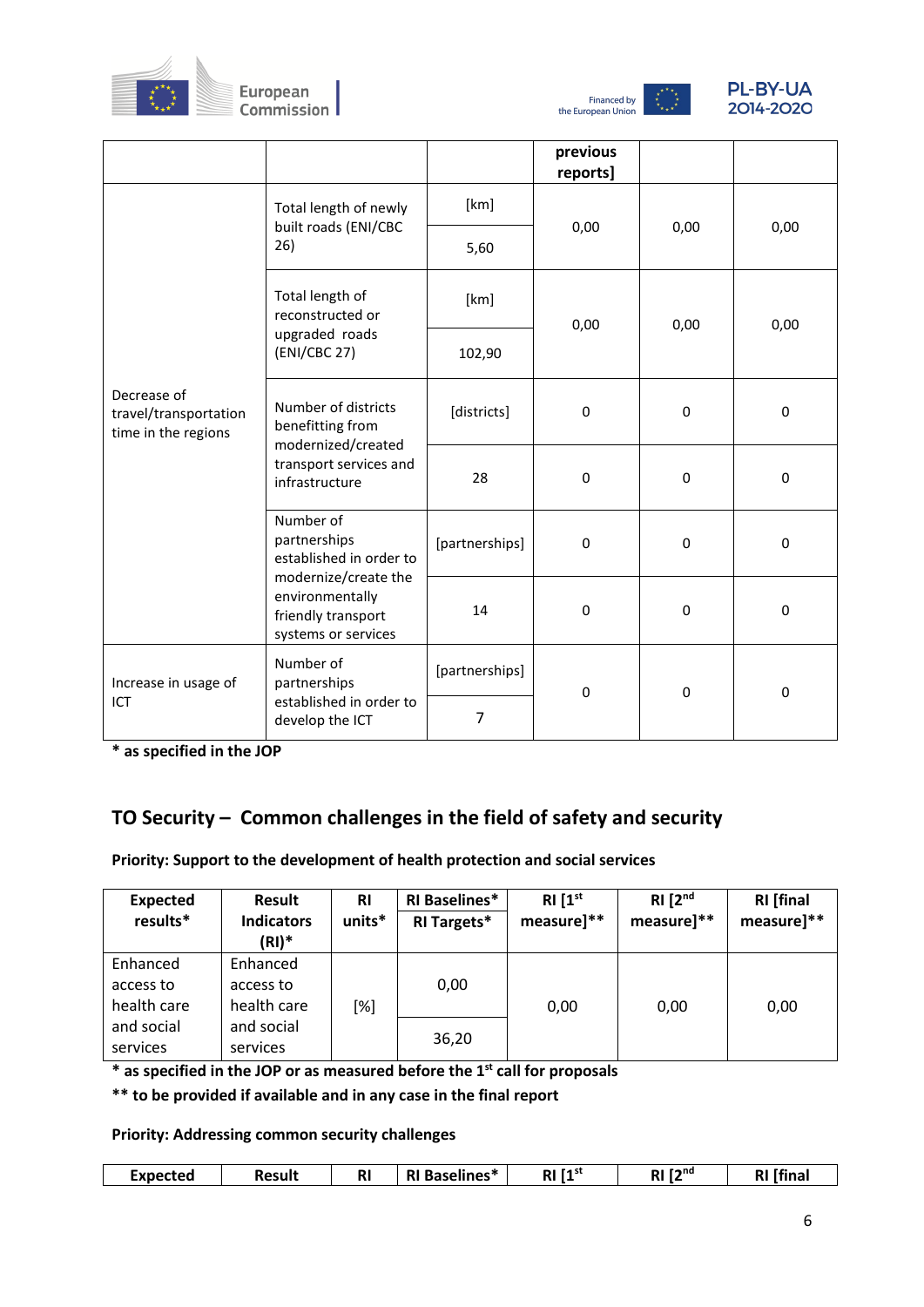





| results*       | <b>Indicators</b><br>$(RI)^*$ | units* | RI Targets* | measure]** | measure]** | measure]** |
|----------------|-------------------------------|--------|-------------|------------|------------|------------|
| Reduction of   | Reduction of                  |        |             |            |            |            |
| waiting time   | waiting time                  |        | 13,20       |            |            |            |
| for safety and | for safety                    |        |             |            |            |            |
| security       | and security                  | [%]    |             | 0,00       | 0,00       | 0,00       |
| services       | services                      |        | 18,40       |            |            |            |
| response       | response                      |        |             |            |            |            |

**\* as specified in the JOP or as measured before the 1st call for proposals**

**\*\* to be provided if available and in any case in the final report**

| <b>Result Indicators</b><br>$(RI)^*$                                         | <b>Output indicators</b><br>(OI)* (common OI to be                    | OI units*                  | <b>OI</b><br>[cumulative            | OI [current<br>report] | OI [Total<br>cumulative |  |
|------------------------------------------------------------------------------|-----------------------------------------------------------------------|----------------------------|-------------------------------------|------------------------|-------------------------|--|
|                                                                              | included in grey shaded<br>cells)                                     | OI targets*                | figure from<br>previous<br>reports] |                        | figure]                 |  |
|                                                                              | Population covered by<br>improved health                              | [persons]                  |                                     |                        |                         |  |
| Enhanced access to<br>health care and social<br>services                     | services as direct<br>consequence of the<br>support (ENI/CBC 30)      | 7890573                    | $\Omega$                            | $\Omega$               | 0                       |  |
|                                                                              | Population benefiting<br>from the newly                               | [persons]                  | $\Omega$                            | $\Omega$               | $\Omega$                |  |
|                                                                              | created or improved<br>social services                                | 27 960                     |                                     |                        |                         |  |
| Reduction of waiting<br>time for safety and<br>security services<br>response | Population benefiting<br>from fire protection<br>measures services as | [persons]                  | 0                                   | $\mathbf{0}$           | 0                       |  |
|                                                                              | direct consequence of<br>the support                                  | 3689232                    |                                     |                        |                         |  |
|                                                                              | Number of security<br>institutions                                    | [security<br>institutions] | $\Omega$                            | $\Omega$               | $\Omega$                |  |
|                                                                              | cooperating across the<br>borders.                                    | 22                         |                                     |                        |                         |  |

**\* as specified in the JOP** 

# **TO Borders – Promotion of border management and border security, mobility and migration management**

| Priority: Support to border efficiency and security |
|-----------------------------------------------------|
|-----------------------------------------------------|

| <b>Expected</b><br>results*               | <b>Result</b><br><b>Indicators</b><br>$(RI)^*$ | <b>RI</b><br>units* | <b>RI Baselines*</b><br><b>RI Targets*</b> | $RI \, I1^{st}$<br>measure]** | RI [2 <sup>nd</sup> ]<br>measure]** | <b>RI</b> [final<br>measure]** |
|-------------------------------------------|------------------------------------------------|---------------------|--------------------------------------------|-------------------------------|-------------------------------------|--------------------------------|
| Acceleration<br>of passengers<br>and cars | Acceleration<br>οf<br>passengers               | [%]                 | 39,50                                      | 0.00                          | 0,00                                | 0,00                           |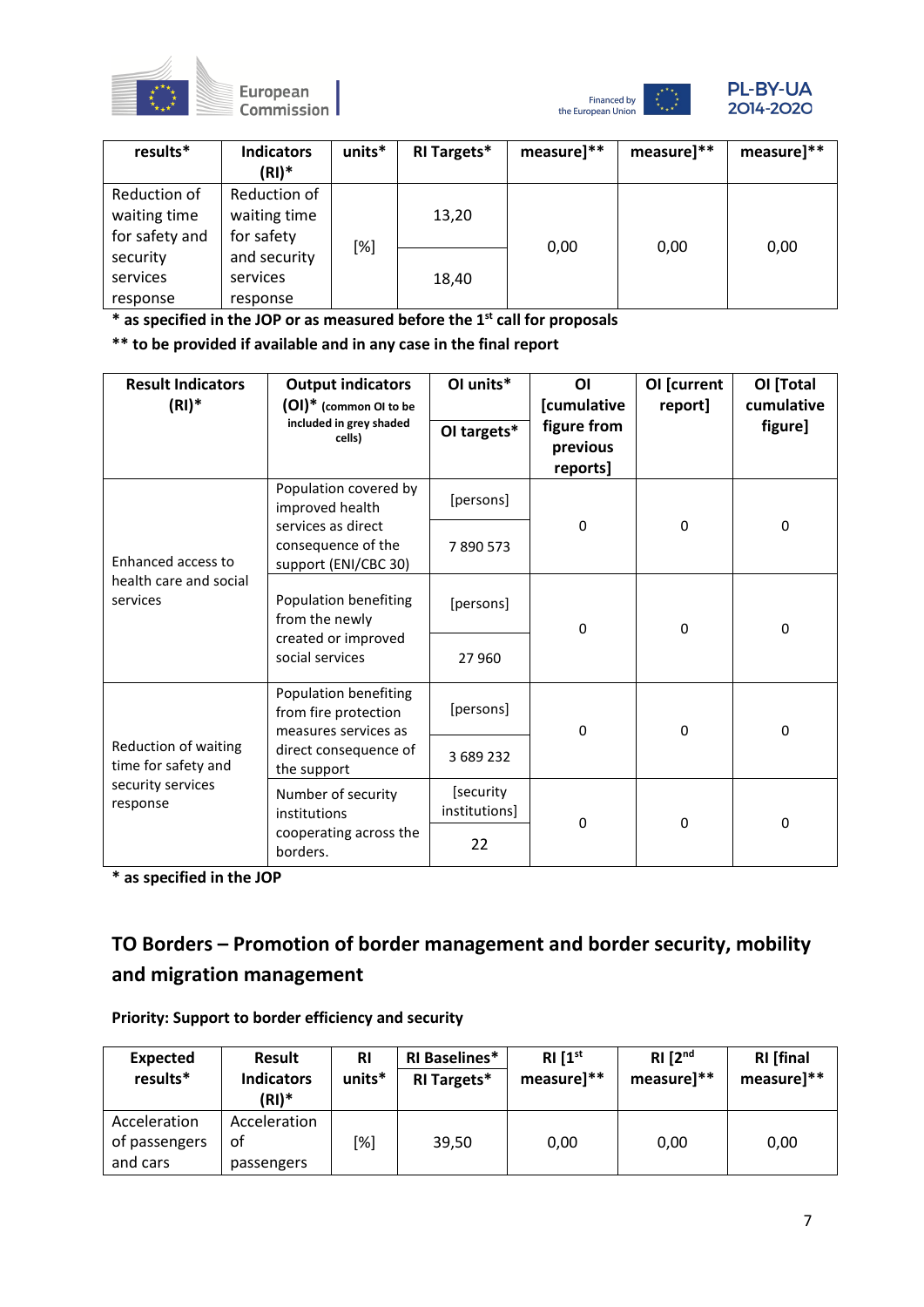





| border    | and cars  |       |  |  |
|-----------|-----------|-------|--|--|
| clearance | border    | 40,00 |  |  |
|           | clearance |       |  |  |

**\* as specified in the JOP or as measured before the 1st call for proposals**

**\*\* to be provided if available and in any case in the final report**

#### **Priority: Improvement of border management operations, customs and visas procedures**

| Expected<br>results*                 | <b>Result</b><br><b>Indicators</b><br>(RI)* | <b>RI</b><br>units* | <b>RI Baselines*</b><br><b>RI Targets*</b> | RI[1 <sup>st</sup> ]<br>measure]** | RI [2 <sup>nd</sup> ]<br>measure]** | <b>RI</b> [final<br>measure]** |
|--------------------------------------|---------------------------------------------|---------------------|--------------------------------------------|------------------------------------|-------------------------------------|--------------------------------|
| Increased<br>efficiency of<br>border | Increased<br>efficiency of<br>border        | [%]                 | 32,50                                      | 0,00                               | 0,00                                | 0,00                           |
| clearance                            | clearance                                   |                     | 41,00                                      |                                    |                                     |                                |

**\* as specified in the JOP or as measured before the 1st call for proposals**

**\*\* to be provided if available and in any case in the final report**

| <b>Result Indicators</b><br>$(RI)^*$    | <b>Output indicators</b><br>$(OI)^*$ (common OI to be<br>included in grey shaded<br>cells) | OI units*<br>OI targets* | ΟI<br><b>[cumulative</b><br>figure from<br>previous<br>reports] | OI [current<br>report] | OI [Total<br>cumulative<br>figure] |  |
|-----------------------------------------|--------------------------------------------------------------------------------------------|--------------------------|-----------------------------------------------------------------|------------------------|------------------------------------|--|
| Acceleration of                         | Number of border<br>crossing points with                                                   | [BCP]                    | $\Omega$                                                        | 0                      | 0                                  |  |
| passengers and cars<br>border clearance | increased throughput<br>capacity (ENI/CBC 35)                                              | 7                        |                                                                 |                        |                                    |  |
| Increased efficiency of                 | Increased throughput<br>capacity of persons on                                             | [persons/<br>24 hours]   | 0                                                               | 0                      | 0                                  |  |
| border clearance                        | land border crossing<br>points (ENI/CBC 38)                                                | 10 200                   |                                                                 |                        |                                    |  |

**\* as specified in the JOP** 

#### **3.3 Problems and achievements reported by project applicants and beneficiaries**

3.3.1 Summary of issues reported

Not applicable, no projects selected in the Programme during the reporting period.

## 3.3.2 Success stories

Not applicable, no projects selected in the Programme during the reporting period.

#### **3.4 Implementation of Large Infrastructure Projects (LIPs)** *(if applicable)*

Not applicable, no grant contracts for LIPs signed in the Programme during the reporting period.

#### **3.5 Financial implementation**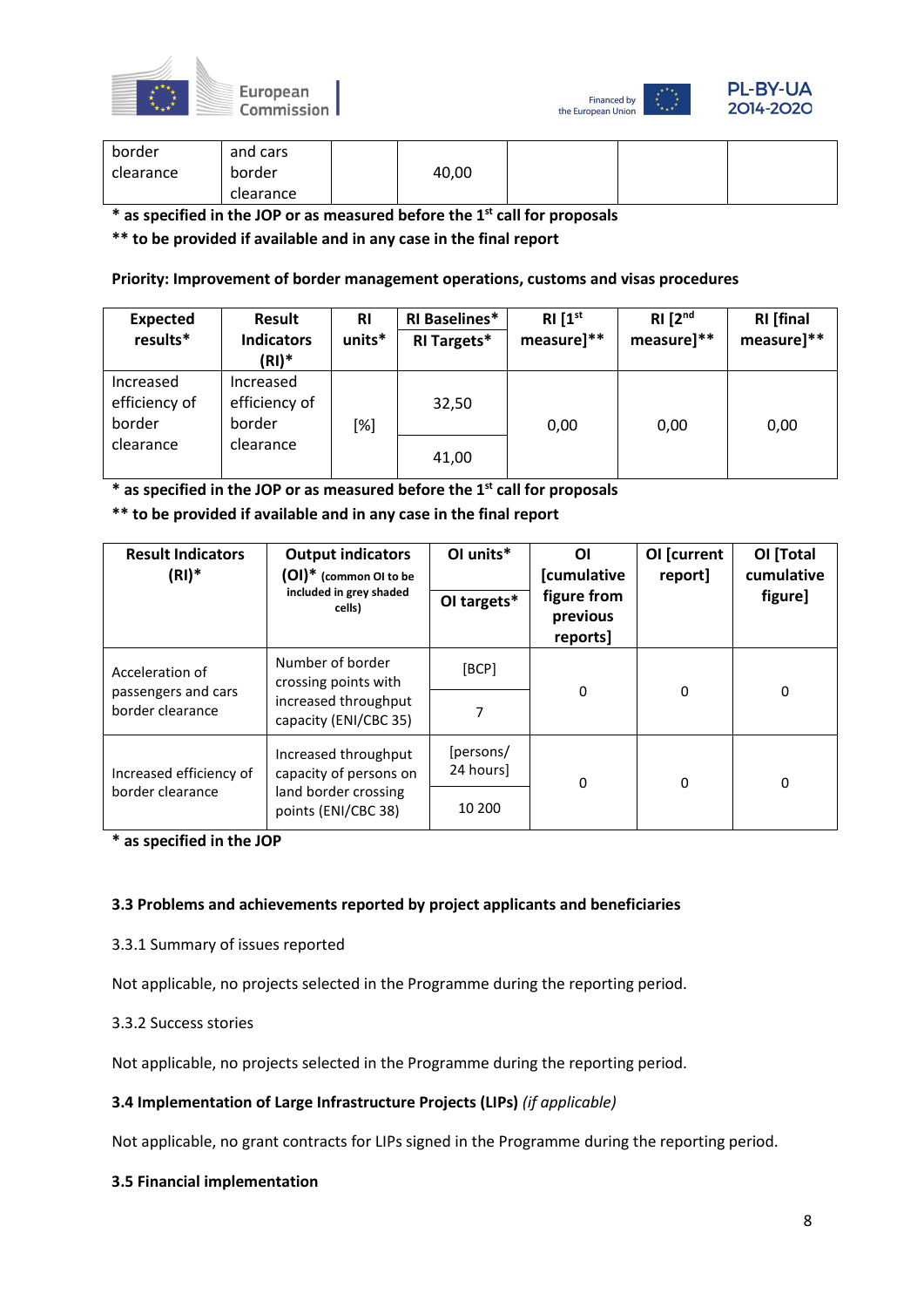



#### **3.5.1 Cumulative figures of previous reports:**

| Thematic             |                | EU allocation of<br>awarded projects                                      |          | Amount of EU<br>allocation accepted<br>by the MA as<br>eligible expenditure |                                                    | Absorption rate in % |                                                   |
|----------------------|----------------|---------------------------------------------------------------------------|----------|-----------------------------------------------------------------------------|----------------------------------------------------|----------------------|---------------------------------------------------|
| objectives           | EU allocation* | <b>LIPS</b><br>selected<br>Standard<br>via<br>projects<br>direct<br>award |          | Standard<br>projects                                                        | <b>LIPS</b><br>selected<br>via.<br>direct<br>award | Standard<br>projects | <b>LIPS</b><br>selected<br>via<br>direct<br>award |
| <b>HERITAGE</b>      | 32 272 159,47  | $\Omega$                                                                  | 0        | $\Omega$                                                                    | 0                                                  | $\Omega$             | $\Omega$                                          |
| <b>ACCESSIBILITY</b> | 55 855 660,59  | $\Omega$                                                                  | $\Omega$ | $\Omega$                                                                    | $\Omega$                                           | $\Omega$             | $\Omega$                                          |
| <b>SECURITY</b>      | 44 270 782,82  | $\Omega$                                                                  | 0        | 0                                                                           | 0                                                  | $\Omega$             | $\Omega$                                          |
| <b>BORDERS</b>       | 33 099 650,72  | 0                                                                         | ŋ        | 0                                                                           | 0                                                  | $\Omega$             | 0                                                 |

\* as specified in the JOP as of December 2015 (*Commision Implementing Decision of 17.12.2015 on the Joint Operational Programme Poland-Belarus-Ukraine 2014-2020 for the ENI Cross-Border Cooperation programme for the years 2014-2020 to be financed from the general budget of the European Union*)

## **3.5.2 Figures for the reporting period:**

| <b>Thematic</b>      |                | EU allocation of<br>awarded projects |                                                        | Amount of EU<br>allocation accepted<br>by the MA as<br>eligible expenditure |                                                   | Absorption rate in % |                                                   |
|----------------------|----------------|--------------------------------------|--------------------------------------------------------|-----------------------------------------------------------------------------|---------------------------------------------------|----------------------|---------------------------------------------------|
| objectives           | EU allocation* | Standard<br>projects                 | LIP <sub>S</sub><br>selected<br>via<br>direct<br>award | Standard<br>projects                                                        | <b>LIPS</b><br>selected<br>via<br>direct<br>award | Standard<br>projects | <b>LIPS</b><br>selected<br>via<br>direct<br>award |
| <b>HERITAGE</b>      | 32 272 159,47  | $\Omega$                             | 0                                                      | $\Omega$                                                                    | 0                                                 | $\Omega$             | 0                                                 |
| <b>ACCESSIBILITY</b> | 55 855 660,59  | 0                                    | $\Omega$                                               | $\Omega$                                                                    | $\Omega$                                          | $\Omega$             | 0                                                 |
| <b>SECURITY</b>      | 44 270 782,82  | $\Omega$                             | $\Omega$                                               | $\Omega$                                                                    | $\Omega$                                          | 0                    | $\Omega$                                          |
| <b>BORDERS</b>       | 33 099 650,72  | 0                                    | $\Omega$                                               | $\Omega$                                                                    | $\Omega$                                          | 0                    | 0                                                 |

\* as specified in the JOP

#### **3.5.3 Total cumulative figures of previous and current reports:**

| Thematic<br>objectives | EU allocation* | EU allocation of<br>awarded projects |             | Amount of EU<br>allocation accepted<br>by the MA as<br>eligible expenditure |             | Absorption rate in % |             |
|------------------------|----------------|--------------------------------------|-------------|-----------------------------------------------------------------------------|-------------|----------------------|-------------|
|                        |                | Standard                             | <b>LIPs</b> | Standard                                                                    | <b>LIPS</b> | Standard             | <b>LIPS</b> |
|                        |                | projects                             | selected    | projects                                                                    | selected    | projects             | selected    |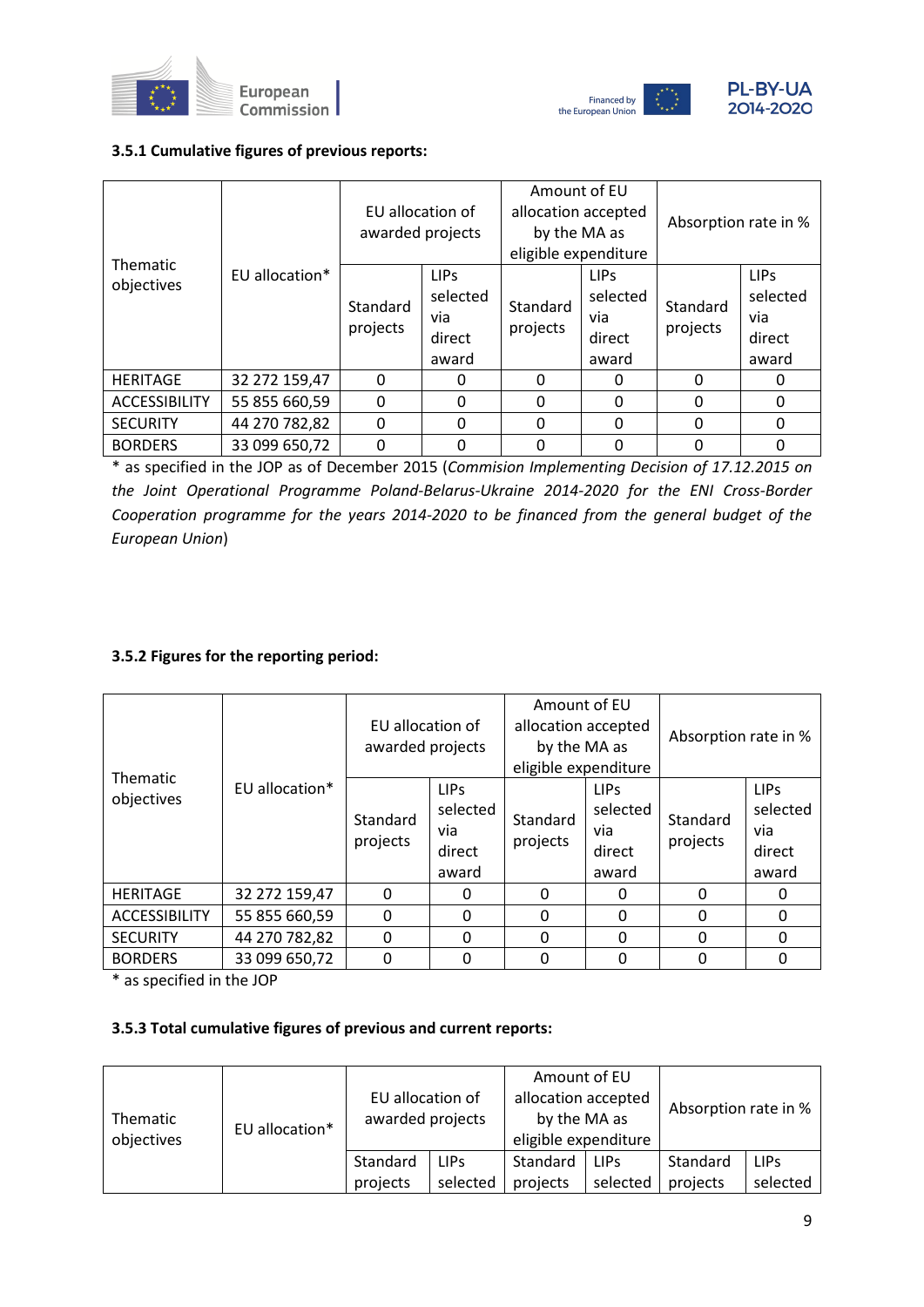



|                      |               | via    | via    | via    |
|----------------------|---------------|--------|--------|--------|
|                      |               | direct | direct | direct |
|                      |               | award  | award  | award  |
| <b>HERITAGE</b>      | 32 272 159,47 |        |        |        |
| <b>ACCESSIBILITY</b> | 55 855 660,59 |        |        |        |
| <b>SECURITY</b>      | 44 270 782,82 |        |        |        |
| <b>BORDERS</b>       | 33 099 650,72 |        |        |        |

\* as specified in the JOP

#### **4. PROGRAMME MANAGEMENT ACTIVITIES**

#### **4.1 Summary of main activities**

a)

#### $\triangleright$  Main activities performed by JMC

During the reporting period no meetings of the JMC were organized. All decisions concerning Programme implementation were made by JMC members via written procedures. Except the decisions mentioned in the point 3.1 Executive summary, the JMC made also decisions on:

- the place of the seat of the JTS-IB;
- tender dossiers for service contracts to be operational in 2017;
- The Programme Manual Part I Applicant. 1st Call for proposals;
- PSC Rules of Procedures and Evaluation and Assessment Manual;
- appointment of the Project Selection Committee composition:
- approval of the first Annual Implementation Report;
- modifying certain assumptions of the first call for proposals;
- approval of Guidelines on expenditure verification;
- approval of the Programme annual plan of events for 2017;
- approval of pool of assessors within CfP;
- several changes in the Joint Operational Programme;
- $\triangleright$  Main activities of the MA undertaken in the reporting period:
- preparation (with the assistance of the JTS-IB) Programme documents submitted for the approval of the JMC;
- preparation of the Description of the Management and Control System for the Programme and declaration of the readiness to undergo the designation procedure;
- submission to the EC the Project Summaries for Large Infrastructure Projects
- participation in events/seminars/workshops/meetings on the Programme development as well as future perspective planning organized by TESIM, INTERACT or European Commission;
- participation in Programme events (Programme conference, seminars and trainings for the applicants.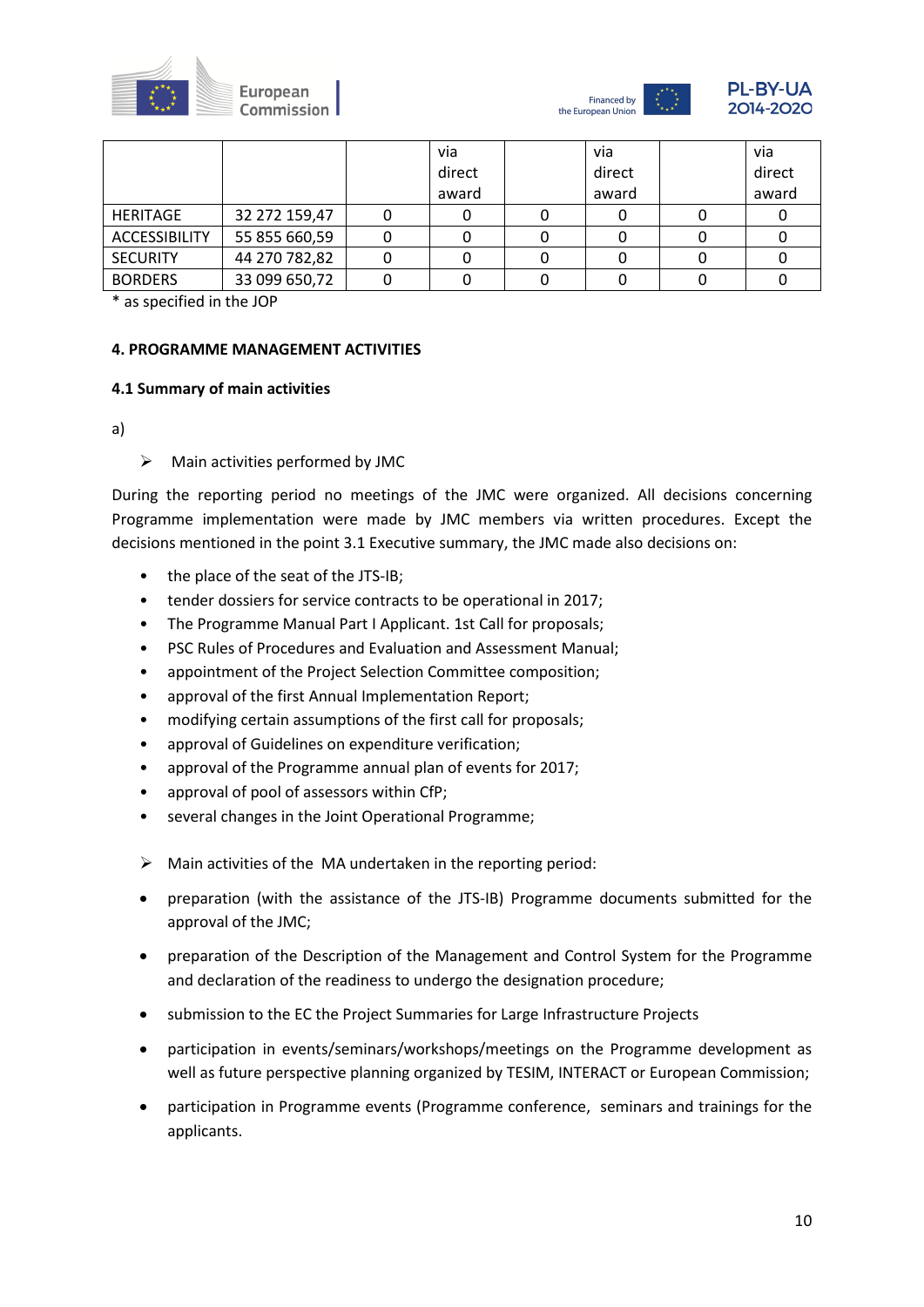



#### $\triangleright$  Main activities of the JTS-IB and BOs

During the reporting year the structure of the JTS-IB remained unchanged comparing to the previous year. The whole team was divided into two units – the Programme Unit and the Project Implementation Unit. Such organization was aimed at ensuring the high management performance and ensuring best quality of the JTS-IB work. In comparison to the previous year the JTS-IB has increased its staff from 18 to 20 people.

Within the reporting period the JTS-IB employees took part in several events/seminars/workshops/meetings on the Programme development as well as future perspective planning organized by TESIM, INTERACT or European Commission:

- 1<sup>st</sup> ENI CBC Communication Managers Network Meeting;
- Interreg Finance Management Camp;
- annual conference concerning ENI Programmes;
- work meeting concerning functioning of the KEEP database;
- Laboratory Group on Monitoring and evaluation and management information systems;
- Interreg response to migration challenges;
- work meeting concerning communication and promotion of the ENI CBC Programmes;
- meeting on organization issues of the EC Day 2017;
- Baltic Sea Future Congress;
- KEEP training and ENI CBC Communication managers network meeting;
- Baltic Development Forum;
- 2<sup>nd</sup> Laboratory Group On Large Infrastructure Projects "Assessment And Selection Process".

The JTS-IB employees took part in various trainings improving their professional qualifications as well as foreign languages skills.

All the JTS-IB employees were involved in the activities related to the Programme implementation:

- providing consultations regarding participation in the Programme, submission of CNs, submission of FAFs within the Programme for all potential applicants;
- organization of the Partner Search Forum within the  $1<sup>st</sup>$  CfP in Poland for applicants from Poland, Belarus and Ukraine;
- organization of the Programme Opening Conference in Ukraine;
- organization and conducting of the trainings within the  $1<sup>st</sup>$  CfP on the Programme area (altogether 37 trainings in Poland, Belarus and Ukraine);
- organization and conducting of 2 trainings for LIPs in Belarus and 2 trainings in Ukraine;
- conducting individual consultations for approx. 190 applicants (altogether in 5 cities in Poland, Belarus and Ukraine);
- organization and conducting of the  $1<sup>st</sup>$  meeting of the Cross-border Development Academy in Poland;
- organization of the training for Belarusian and Ukrainian external assessors in Ukraine.

In addition several working meetings of the JTS-IB staff with the BOs staff were organised regarding Programme and project related issues.

BOs in Poland, Belarus and Ukraine continued performing their tasks in the reporting period under the service contracts signed between MA and BOs. Main activities carried out by BOs, except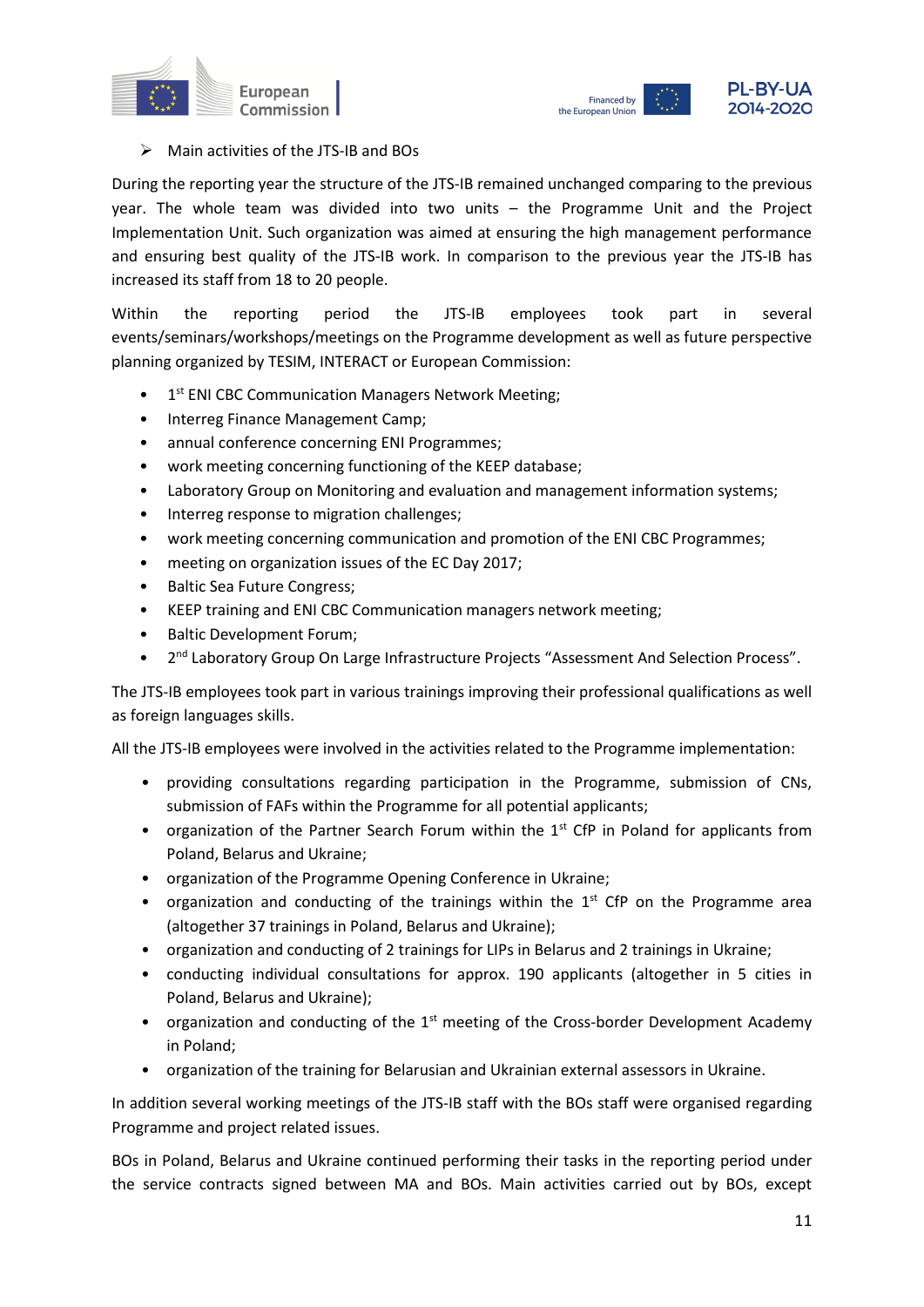



providing consultations regarding participation in the Programme and assistance to the JTS in daily tasks implementation, included

- organization and assistance in conducting of trainings for projects within  $1^{st}$  call for proposals and LIPs,
- organization of trainings on funding&partnership,
- organization and conducting of ECDays 2016 in all three countries;
- assistance to the JTS in organization of the Programme events e.g. Partner Search Forum in Lublin; Programme Opening Conference in Bukovel, CBC school competition,
- presentation of the Programme during important events like XVI Economic Forum in Lviv, X Forum Europe-Ukraine in Rzeszow.
- $\triangleright$  Main activities of the CCPs and NAs

With regards to functioning of the Contact Control Points (CCP) it has to be mentioned that first working meeting on Programme control procedures took place on 2<sup>nd</sup> of March 2017 in Kiev. During the meeting participants from Managing and National Authorities as well as employees of all CCPs discussed the Guidelines on expenditure verification.

Problems related to the Programme management activities were not identified. Regular working contacts between the MA, JTS-IB, BOs, CCPs and NAs can be mentioned as very useful for managing the Programme.

The NA in Poland prepared the Manual to be applicable for the programme "*Combating fraud in Cross-border Cooperation Programme Poland-Belarus-Ukraine 2014-2020*". The Manual was made available on the programme website. Furthermore, the NA organized a conference for Polish stakeholders on combating fraud and anticorruption measures. The conference took place in Warsaw on 11<sup>th</sup> January 2017.

b) During the reporting period the Audit Authority consulted the MA regarding the designation process. On 12 of June 2017 the declarations of the MA and the JTS-IB on readiness to undergo the designation procedure were issued and submitted to the Audit Authority.

The MA was not yet designated, thus no expenditure have been declared to the European Commission before 30 June 2017 and no accounts for the accounting year started from the beginning of programme implementation and ended 30 June 2017 have been created. Therefore the Audit Authority did not work on the audit report for the reporting period and refrained from issuing the opinion on the functioning of the system.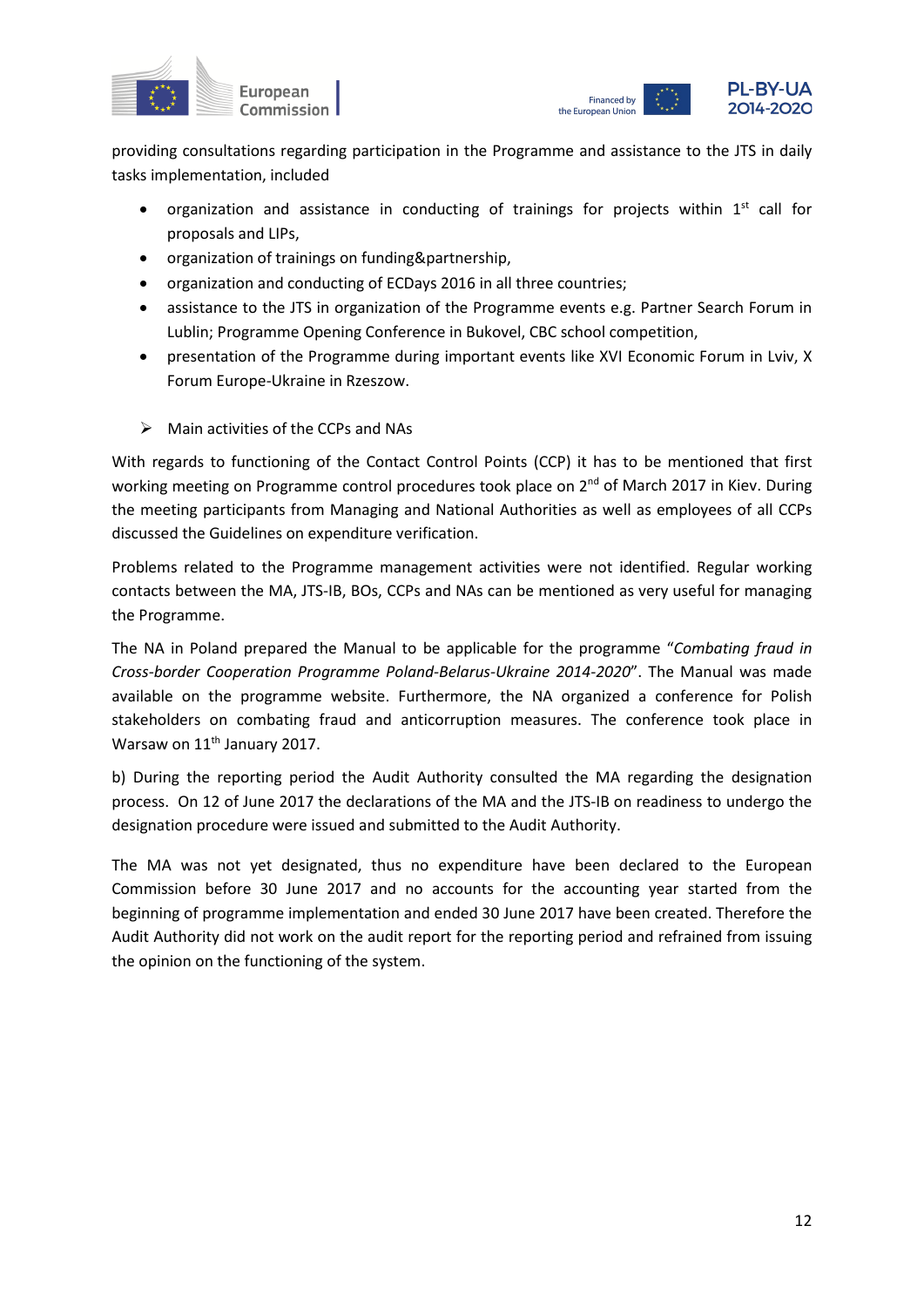



#### **4.2. Management of the calls for proposals**

Within the first call for proposals of the Cross-border Cooperation Programme Poland-Belarus-Ukraine 2014-2020 749 Concept Notes were submitted to the JTS-IB. The total value of submitted projects' budgets was 1 258,73 mln EUR while the total value of requested co-financing - 1 129,48 mln EUR. This means it was 14 times bigger than the allocation of funds for the CfP. More than 2 300 organisations from three countries declared being ready to implement the projects. Detailed information on the number of projects from each priority, number of lead applicants and their partners from all the regions etc. is illustrated in the below tables and map.

#### **Table A: Projects by call and priority**

| Call n°1                               |                             |                            | Call n°2            |                |                            | <b>Total</b> |             |                            |                |                |
|----------------------------------------|-----------------------------|----------------------------|---------------------|----------------|----------------------------|--------------|-------------|----------------------------|----------------|----------------|
|                                        | Thematic objective HERITAGE | $N^{\circ}$ of<br>projects | <b>Total budget</b> | EU grant       | $N^{\circ}$ of<br>projects | Total budget | EU grant    | $N^{\circ}$ of<br>projects | Total budget   | EU grant       |
| Promotion<br>of local                  | <b>Submitted</b>            | 233                        | 329 681 985,87      | 295 896 105,56 | $\mathbf 0$                | 0            | 0           | 233                        | 329 681 985,87 | 295 896 105,56 |
| culture and<br>history                 | Contracted*                 | 0                          | $\mathbf 0$         | 0              | $\mathbf 0$                | 0            | 0           | $\mathbf 0$                | 0              | 0              |
| Promotion<br>and                       | <b>Submitted</b>            | 119                        | 205 519 639,02      | 184 110 025,28 | $\mathbf 0$                | 0            | $\mathbf 0$ | 119                        | 205 519 639,02 | 184 110 025,28 |
| preservation<br>of natural<br>heritage | Contracted*                 | 0                          | $\mathbf 0$         | $\mathbf 0$    | $\mathbf 0$                | $\mathbf 0$  | $\mathbf 0$ | 0                          | 0              | $\mathbf 0$    |
|                                        | <b>Submitted</b>            | 352                        | 535 201 624,89      | 480 006 130,84 | $\mathbf 0$                | 0            | $\mathbf 0$ | 352                        | 535 201 624,89 | 480 006 130,84 |
| <b>Total</b>                           | Contracted*                 | $\mathbf 0$                | $\mathbf 0$         | 0              | 0                          | $\mathbf 0$  | 0           | 0                          | 0              | 0              |

**\*** If, at the time of report submission, projects have been selected for funding but not contracted yet, figures should be provided for the projects selected for funding (with an explanatory footnote).

**Table B: Projects by call and country of lead applicant/beneficiary**

| 'nen.<br>≏tive ∶<br>obiec | Lall n° | Call n' | Total |
|---------------------------|---------|---------|-------|
|                           |         |         |       |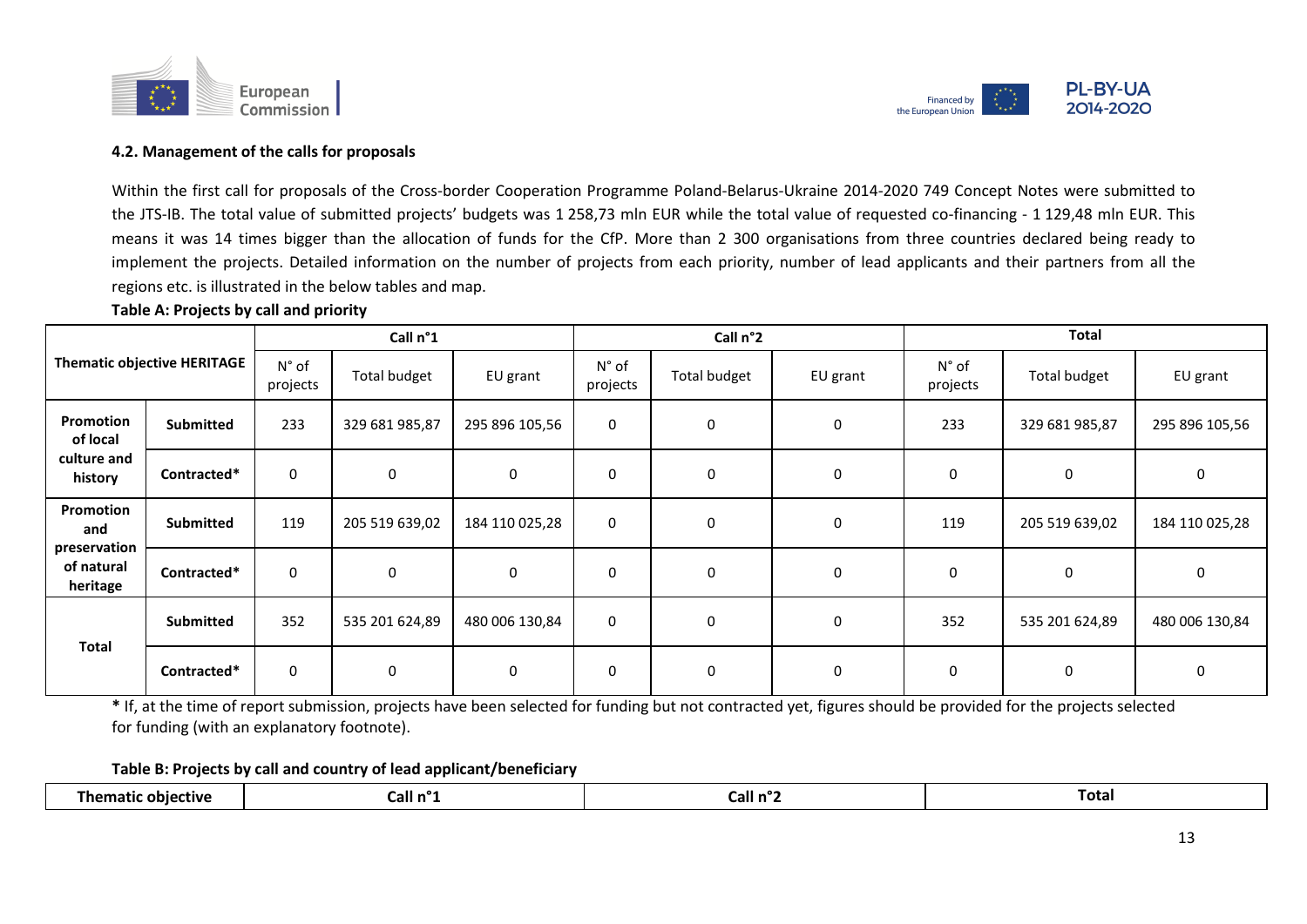





|                | <b>HERITAGE</b>  | $N^{\circ}$ of<br>projects | Total budget   | EU grant       | $N^{\circ}$ of<br>projects | Total budget | EU grant    | $N^{\circ}$ of<br>projects | Total budget   | EU grant       |
|----------------|------------------|----------------------------|----------------|----------------|----------------------------|--------------|-------------|----------------------------|----------------|----------------|
| <b>POLAND</b>  | <b>Submitted</b> | 264                        | 417 055 253,51 | 374 497 725,47 | 0                          | 0            | 0           | 264                        | 417 055 253,51 | 374 497 725,47 |
|                | Contracted*      | $\pmb{0}$                  | $\mathbf 0$    | $\mathbf 0$    | 0                          | $\pmb{0}$    | $\mathbf 0$ | $\mathbf 0$                | 0              | $\mathbf 0$    |
| <b>BELARUS</b> | <b>Submitted</b> | 21                         | 31 874 984,36  | 27 923 358,43  | $\mathbf 0$                | $\mathbf 0$  | 0           | 21                         | 31 874 984,36  | 27 923 358,43  |
|                | Contracted*      | $\boldsymbol{0}$           | $\mathbf 0$    | $\mathbf 0$    | 0                          | $\mathbf 0$  | $\mathbf 0$ | $\pmb{0}$                  | $\pmb{0}$      | $\mathbf 0$    |
| <b>UKRAINE</b> | <b>Submitted</b> | 67                         | 86 271 387,02  | 77 585 046,94  | $\mathbf 0$                | $\mathbf 0$  | $\mathbf 0$ | 67                         | 86 271 387,02  | 77 585 046,94  |
|                | Contracted*      | $\pmb{0}$                  | $\mathbf 0$    | $\mathbf 0$    | 0                          | $\mathbf 0$  | $\mathbf 0$ | $\mathbf 0$                | $\pmb{0}$      | $\mathbf 0$    |
|                | <b>Submitted</b> | 352                        | 535 201 624,89 | 480 006 130,84 | $\mathbf 0$                | $\pmb{0}$    | 0           | 352                        | 535 201 624,89 | 480 006 130,84 |
| <b>Total</b>   | Contracted*      | $\boldsymbol{0}$           | $\mathbf 0$    | 0              | 0                          | $\mathbf 0$  | $\mathbf 0$ | $\pmb{0}$                  | $\pmb{0}$      | $\mathbf 0$    |

\* If, at the time of report submission, projects have been selected for funding but not contracted yet, figures should be provided for the projects selected for funding (with an explanatory footnote).

#### **Table A: Projects by call and priority**

|                                                   |                            | Call n°1     |          | Call n°2                   |              |          | Total                                  |                     |          |
|---------------------------------------------------|----------------------------|--------------|----------|----------------------------|--------------|----------|----------------------------------------|---------------------|----------|
| <b>Thematic objective</b><br><b>ACCESSIBILITY</b> | $N^{\circ}$ of<br>projects | Total budget | EU grant | $N^{\circ}$ of<br>projects | Total budget | EU grant | $\lambda$ <sup>1°</sup> of<br>projects | <b>Total budget</b> | EU grant |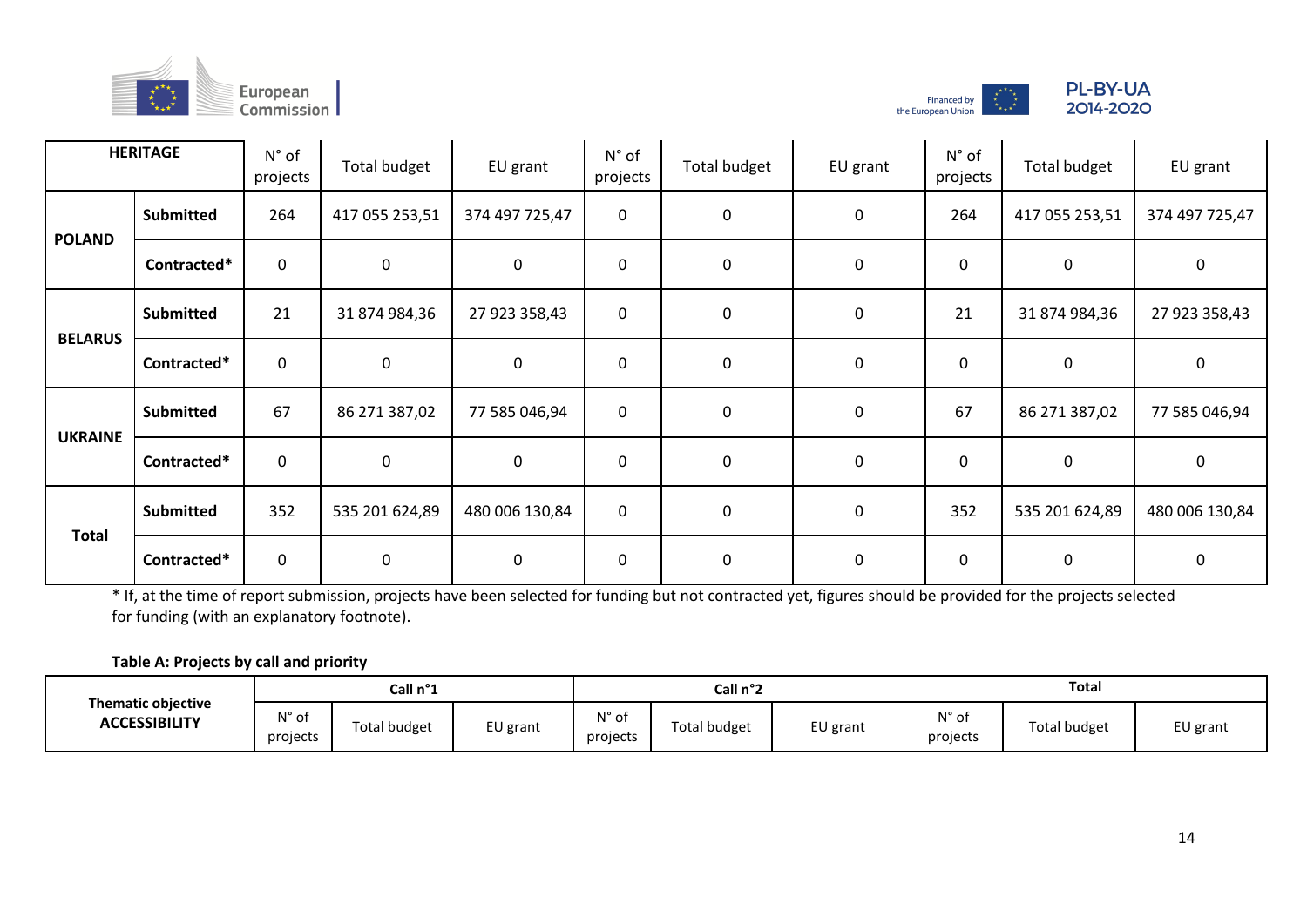





| Improveme<br>nt and<br>developme<br>nt of<br>transport | Submitted   | 103 | 221 952 222,36 | 199 126 024,50 | $\mathbf 0$ | 0         | 0 | 103       | 221 952 222,36 | 199 126 024,50 |
|--------------------------------------------------------|-------------|-----|----------------|----------------|-------------|-----------|---|-----------|----------------|----------------|
| services<br>and<br>infrastruct<br>ure                  | Contracted* | 0   | 0              | 0              | $\mathbf 0$ | 0         | 0 | 0         | 0              | 0              |
| Developme<br>nt of ICT                                 | Submitted   | 22  | 22 593 888,06  | 20 296 284,63  | $\mathbf 0$ | $\pmb{0}$ | 0 | 22        | 22 593 888,06  | 20 296 284,63  |
| infrastruct<br>ure                                     | Contracted* | 0   | 0              | $\pmb{0}$      | $\mathbf 0$ | $\pmb{0}$ | 0 | 0         | 0              | 0              |
| <b>Total</b>                                           | Submitted   | 125 | 244 546 110,42 | 219 422 309,13 | $\mathbf 0$ | 0         | 0 | 125       | 244 546 110,42 | 219 422 309,13 |
|                                                        | Contracted* | 0   | 0              | 0              | $\mathbf 0$ | $\pmb{0}$ | 0 | $\pmb{0}$ | $\pmb{0}$      | 0              |

# **Table B: Projects by call and country of lead applicant/beneficiary**

|               | <b>Thematic objective</b> |                            | Call n°1            |                | Call n°2                   |              |          | <b>Total</b>               |                |                |
|---------------|---------------------------|----------------------------|---------------------|----------------|----------------------------|--------------|----------|----------------------------|----------------|----------------|
|               | <b>ACCESSIBILITY</b>      | $N^{\circ}$ of<br>projects | <b>Total budget</b> | EU grant       | $N^{\circ}$ of<br>projects | Total budget | EU grant | $N^{\circ}$ of<br>projects | Total budget   | EU grant       |
| <b>POLAND</b> | <b>Submitted</b>          | 94                         | 188 643 681,41      | 169 643 053,70 | $\Omega$                   | 0            |          | 94                         | 188 643 681,41 | 169 643 053,70 |
|               | Contracted*               | 0                          |                     |                |                            | 0            |          | 0                          |                |                |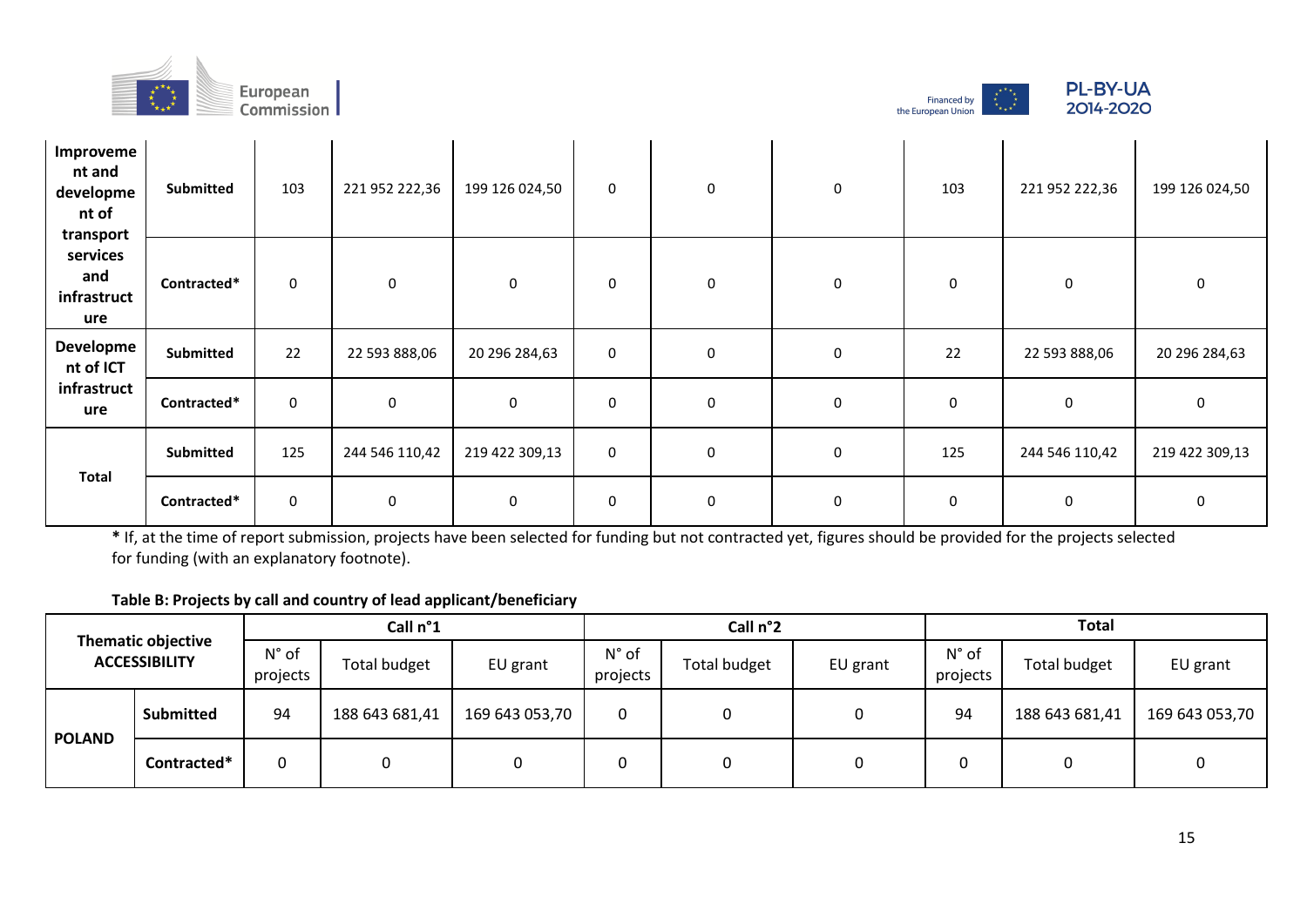





| <b>BELARUS</b> | <b>Submitted</b> | 4         | 8 124 275,19   | 7 310 847,67   | $\mathbf 0$  | 0 | $\Omega$ | 4   | 8 124 275,19   | 7 310 847,67   |
|----------------|------------------|-----------|----------------|----------------|--------------|---|----------|-----|----------------|----------------|
|                | Contracted*      | $\pmb{0}$ | 0              | 0              | $\mathbf{0}$ | 0 | 0        | 0   | 0              | 0              |
|                | <b>Submitted</b> | 27        | 47 778 153,82  | 42 468 407,76  | $\mathbf 0$  | 0 | 0        | 27  | 47 778 153,82  | 42 468 407,76  |
| <b>UKRAINE</b> | Contracted*      | 0         | 0              | 0              | 0            | 0 |          | 0   | 0              | 0              |
|                | <b>Submitted</b> | 125       | 244 546 110,42 | 219 422 309,13 | 0            | 0 | 0        | 125 | 244 546 110,42 | 219 422 309,13 |
| <b>Total</b>   | Contracted*      | $\pmb{0}$ | 0              | 0              | $\mathbf{0}$ | 0 | $\Omega$ | 0   | 0              | 0              |

#### **Table A: Projects by call and priority**

|                                                      |                                              | Call n°1                   |                |                |                            | Call n°2            |          | <b>Total</b>               |                |                |
|------------------------------------------------------|----------------------------------------------|----------------------------|----------------|----------------|----------------------------|---------------------|----------|----------------------------|----------------|----------------|
|                                                      | <b>Thematic objective</b><br><b>SECURITY</b> | $N^{\circ}$ of<br>projects | Total budget   | EU grant       | $N^{\circ}$ of<br>projects | <b>Total budget</b> | EU grant | $N^{\circ}$ of<br>projects | Total budget   | EU grant       |
| <b>Support to</b><br>the<br>developme                | <b>Submitted</b>                             | 172                        | 303 913 003,25 | 273 060 652,68 | 0                          | 0                   | 0        | 172                        | 303 913 003,25 | 273 060 652,68 |
| nt of health<br>protection<br>and social<br>services | Contracted*                                  | 0                          | 0              | 0              | 0                          | 0                   | 0        | 0                          | 0              | 0              |
| <b>Addressing</b><br>common                          | <b>Submitted</b>                             | 76                         | 141 868 083,92 | 127 115 301,82 | 0                          | 0                   | 0        | 76                         | 141 868 083,92 | 127 115 301,82 |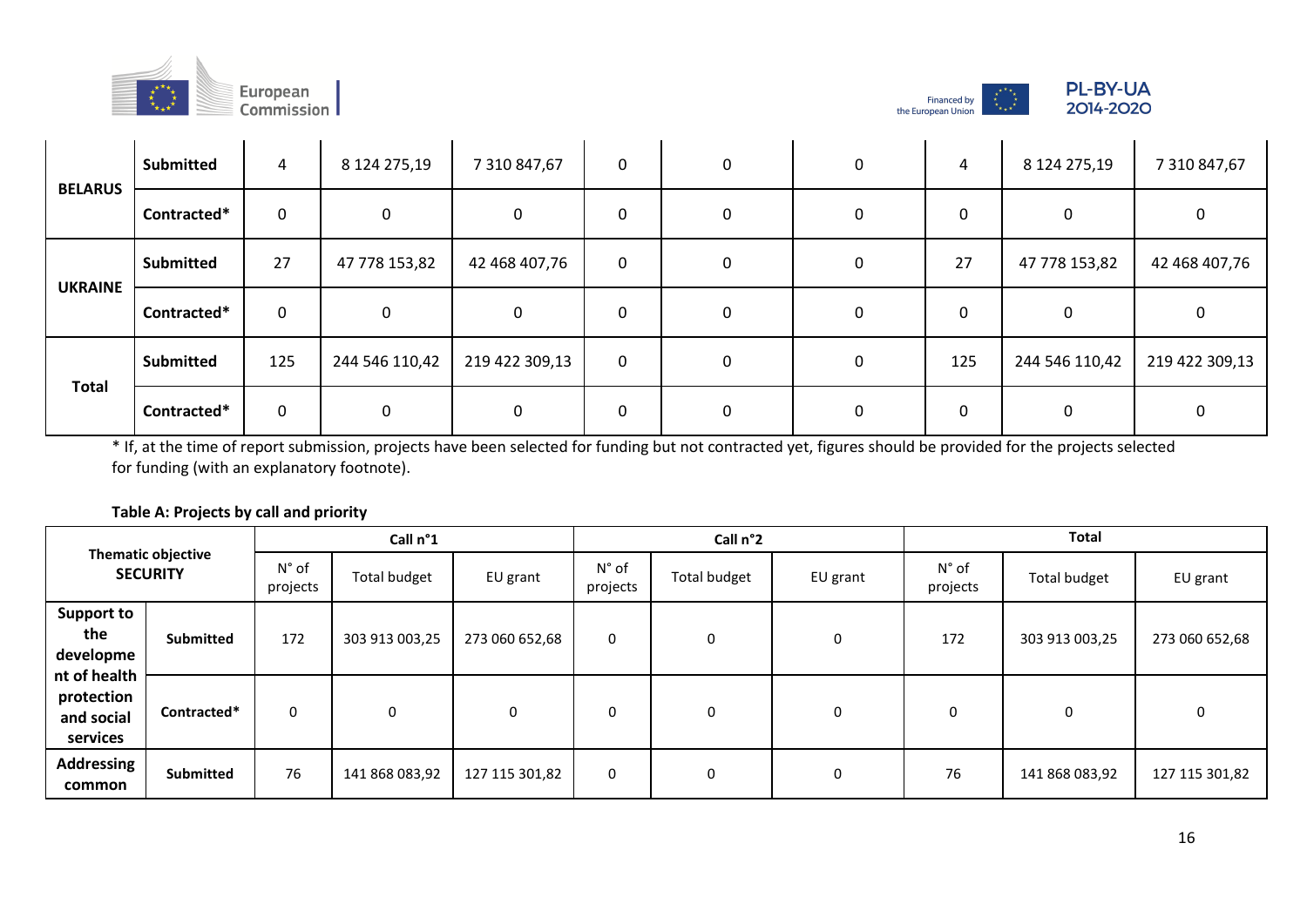





| security<br>challenges | Contracted* | n   |                |                | ν |  |     |                |                |
|------------------------|-------------|-----|----------------|----------------|---|--|-----|----------------|----------------|
|                        | Submitted   | 248 | 445 781 087,17 | 400 175 954,50 | 0 |  | 248 | 445 781 087,17 | 400 175 954,50 |
| <b>Total</b>           | Contracted* |     |                |                | υ |  |     |                |                |

## **Table B: Projects by call and country of lead applicant/beneficiary**

|                |                                              |                            | Call n°1       |                |                   | Call n°2            |             | <b>Total</b>               |                |                |
|----------------|----------------------------------------------|----------------------------|----------------|----------------|-------------------|---------------------|-------------|----------------------------|----------------|----------------|
|                | <b>Thematic objective</b><br><b>SECURITY</b> | $N^{\circ}$ of<br>projects | Total budget   | EU grant       | N° of<br>projects | <b>Total budget</b> | EU grant    | $N^{\circ}$ of<br>projects | Total budget   | EU grant       |
| <b>POLAND</b>  | <b>Submitted</b>                             | 178                        | 338 691 403,57 | 303 895 361,19 | $\mathbf 0$       | 0                   | $\pmb{0}$   | 178                        | 338 691 403,57 | 303 895 361,19 |
|                | Contracted*                                  | $\mathbf 0$                | 0              | 0              | $\mathbf 0$       | 0                   | 0           | 0                          | $\mathbf 0$    | 0              |
| <b>BELARUS</b> | <b>Submitted</b>                             | 14                         | 19 561 930,92  | 17 565 580,02  | $\pmb{0}$         | 0                   | $\pmb{0}$   | 14                         | 19 561 930,92  | 17 565 580,02  |
|                | Contracted*                                  | $\mathbf 0$                | $\mathbf 0$    | $\mathbf 0$    | $\mathbf 0$       | 0                   | $\mathbf 0$ | $\mathbf 0$                | $\mathbf 0$    | 0              |
| <b>UKRAINE</b> | <b>Submitted</b>                             | 56                         | 87 527 752,68  | 78 715 013,29  | $\mathbf 0$       | 0                   | 0           | 56                         | 87 527 752,68  | 78 715 013,29  |
|                | Contracted*                                  | $\boldsymbol{0}$           | $\mathbf 0$    | $\mathbf 0$    | $\pmb{0}$         | 0                   | $\pmb{0}$   | $\mathbf 0$                | $\mathbf 0$    | $\pmb{0}$      |
| <b>Total</b>   | <b>Submitted</b>                             | 248                        | 445 781 087,17 | 400 175 954,50 | $\pmb{0}$         | 0                   | $\pmb{0}$   | 248                        | 445 781 087,17 | 400 175 954,50 |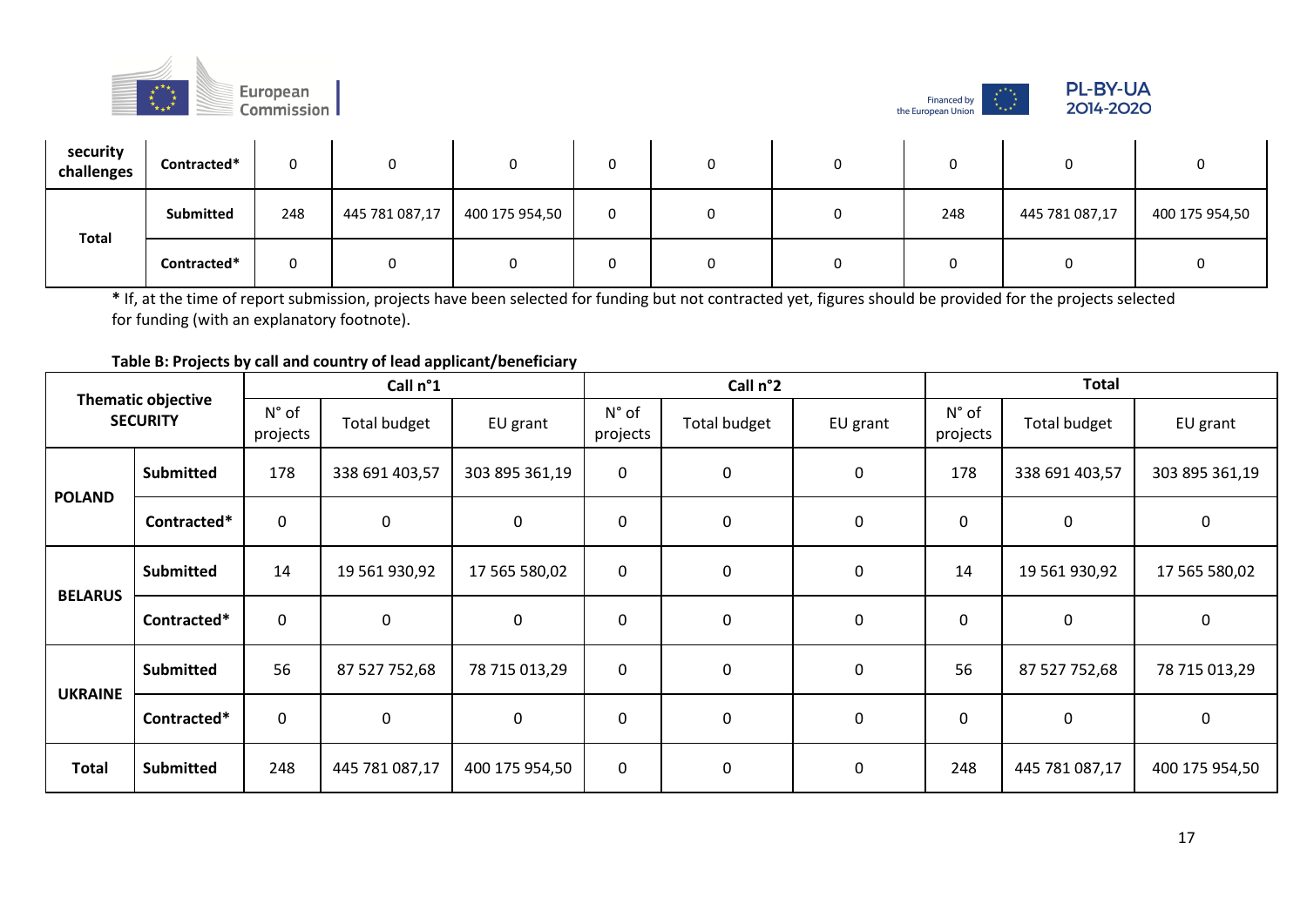| Ē, | $\star^{\star\star_\star}$ | European<br>Commission |   |   |   |        | Financed by<br>the European Union | <b>PL-BY-UA</b><br>2014-2020<br>$\mathbf{x}^{\star\star\star}$<br>$\mathbf{r}_{\star\star\star}$ |  |
|----|----------------------------|------------------------|---|---|---|--------|-----------------------------------|--------------------------------------------------------------------------------------------------|--|
|    | Contracted*                | ັ                      | 0 | 0 | 0 | ∩<br>υ | υ                                 | ∩<br>U                                                                                           |  |

## **Table A: Projects by call and priority**

|                                                         |                                             |                            | Call n°1      |               |                            | Call n°2            |           |                            | <b>Total</b>        |               |
|---------------------------------------------------------|---------------------------------------------|----------------------------|---------------|---------------|----------------------------|---------------------|-----------|----------------------------|---------------------|---------------|
|                                                         | <b>Thematic objective</b><br><b>BORDERS</b> | $N^{\circ}$ of<br>projects | Total budget  | EU grant      | $N^{\circ}$ of<br>projects | <b>Total budget</b> | EU grant  | $N^{\circ}$ of<br>projects | <b>Total budget</b> | EU grant      |
| <b>Support to</b><br>border<br>efficiency               | <b>Submitted</b>                            | 13                         | 17 729 707,00 | 15 955 929,60 | $\mathbf 0$                | $\mathbf 0$         | 0         | 13                         | 17 729 707,00       | 15 955 929,60 |
| and<br>security                                         | Contracted*                                 | 0                          | 0             | $\pmb{0}$     | 0                          | $\pmb{0}$           | $\pmb{0}$ | 0                          | $\pmb{0}$           | $\mathbf 0$   |
| Improveme<br>nt of<br>border<br>manageme                | Submitted                                   | 11                         | 15 466 956,76 | 13 920 260,28 | $\mathbf 0$                | $\mathbf 0$         | 0         | 11                         | 15 466 956,76       | 13 920 260,28 |
| nt<br>operations,<br>customs<br>and visas<br>procedures | Contracted*                                 | 0                          | 0             | $\mathbf 0$   | 0                          | 0                   | 0         | 0                          | 0                   | 0             |
|                                                         | Submitted                                   | 24                         | 33 196 663,76 | 29 876 189,88 | $\mathbf 0$                | $\pmb{0}$           | 0         | 24                         | 33 196 663,76       | 29 876 189,88 |
| <b>Total</b>                                            | Contracted*                                 | 0                          | 0             | 0             | 0                          | 0                   | 0         | 0                          | 0                   | $\mathbf 0$   |

**\*** If, at the time of report submission, projects have been selected for funding but not contracted yet, figures should be provided for the projects selected for funding (with an explanatory footnote).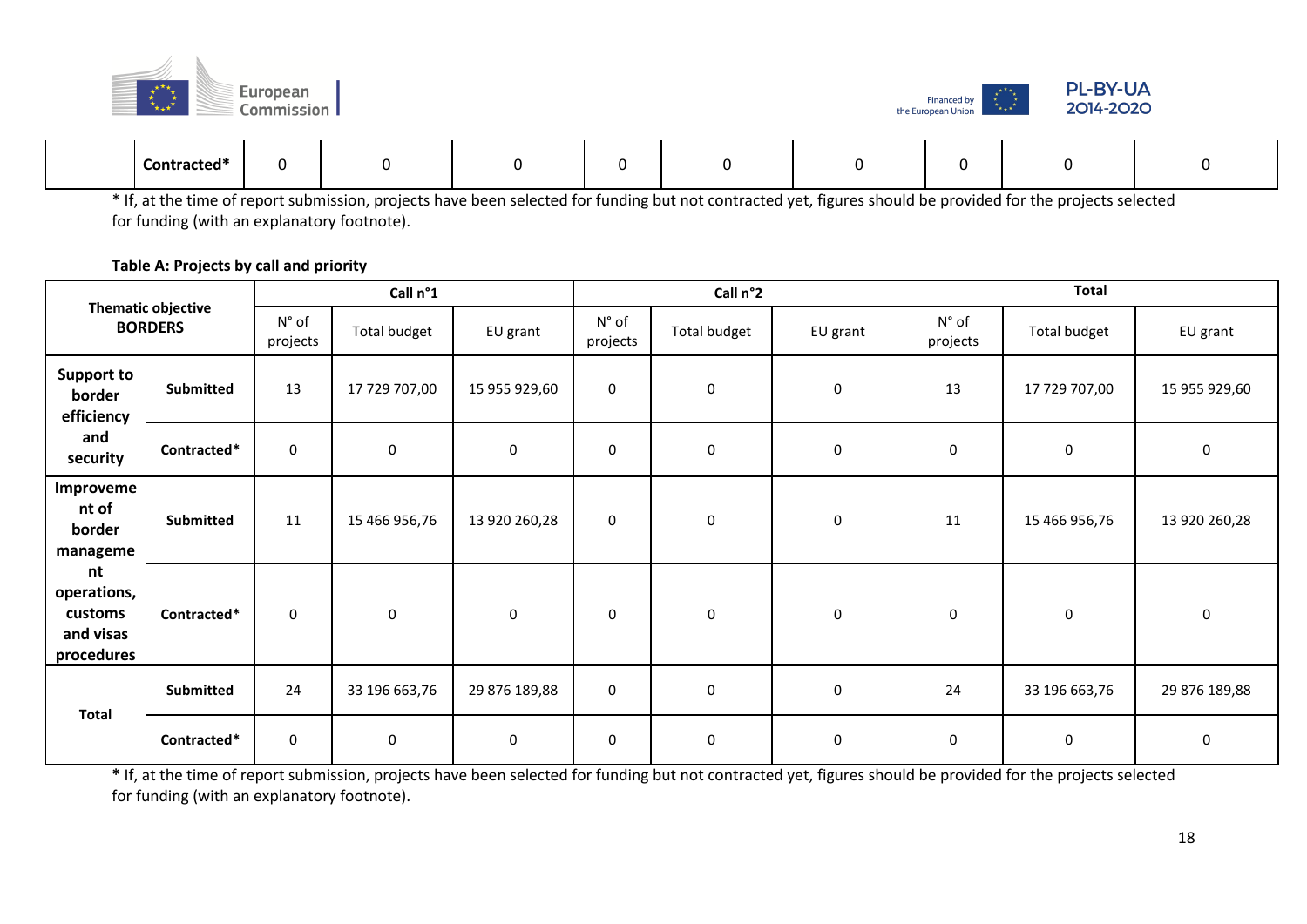



# **Table B: Projects by call and country of lead applicant/beneficiary**

|                |                                             |                            | Call n°1         |               |                            | Call n°2            |             |                            | <b>Total</b>     |               |
|----------------|---------------------------------------------|----------------------------|------------------|---------------|----------------------------|---------------------|-------------|----------------------------|------------------|---------------|
|                | <b>Thematic objective</b><br><b>BORDERS</b> | $N^{\circ}$ of<br>projects | Total budget     | EU grant      | $N^{\circ}$ of<br>projects | <b>Total budget</b> | EU grant    | $N^{\circ}$ of<br>projects | Total budget     | EU grant      |
| <b>POLAND</b>  | <b>Submitted</b>                            | 9                          | 14 723 630,76    | 13 251 267,28 | $\mathbf 0$                | $\pmb{0}$           | 0           | 9                          | 14 723 630,76    | 13 251 267,28 |
|                | Contracted*                                 | $\boldsymbol{0}$           | $\mathsf 0$      | $\mathbf 0$   | $\pmb{0}$                  | $\pmb{0}$           | 0           | 0                          | $\mathbf 0$      | 0             |
| <b>BELARUS</b> | <b>Submitted</b>                            | 8                          | 4 5 63 7 2 1 ,00 | 4 106 542,60  | $\pmb{0}$                  | $\pmb{0}$           | 0           | 8                          | 4 5 63 7 2 1 ,00 | 4 106 542,60  |
|                | Contracted*                                 | $\mathbf 0$                | $\mathbf 0$      | $\mathbf 0$   | $\pmb{0}$                  | $\pmb{0}$           | 0           | $\mathbf 0$                | $\mathbf 0$      | $\pmb{0}$     |
| <b>UKRAINE</b> | <b>Submitted</b>                            | $\overline{7}$             | 13 909 312,00    | 12 518 380,00 | $\mathbf 0$                | $\mathbf 0$         | 0           | $\overline{7}$             | 13 909 312,00    | 12 518 380,00 |
|                | Contracted*                                 | $\mathbf 0$                | $\mathbf 0$      | $\mathbf 0$   | $\mathbf 0$                | $\pmb{0}$           | 0           | $\mathbf 0$                | $\mathbf 0$      | 0             |
| <b>Total</b>   | <b>Submitted</b>                            | 24                         | 33 196 663,76    | 29 876 189,88 | $\mathbf 0$                | $\pmb{0}$           | 0           | 24                         | 33 196 663,76    | 29 876 189,88 |
|                | Contracted*                                 | $\pmb{0}$                  | $\mathbf 0$      | $\mathbf 0$   | $\mathbf 0$                | $\mathbf 0$         | $\mathbf 0$ | 0                          | $\mathbf 0$      | $\mathbf 0$   |

\* If, at the time of report submission, projects have been selected for funding but not contracted yet, figures should be provided for the projects selected for funding (with an explanatory footnote).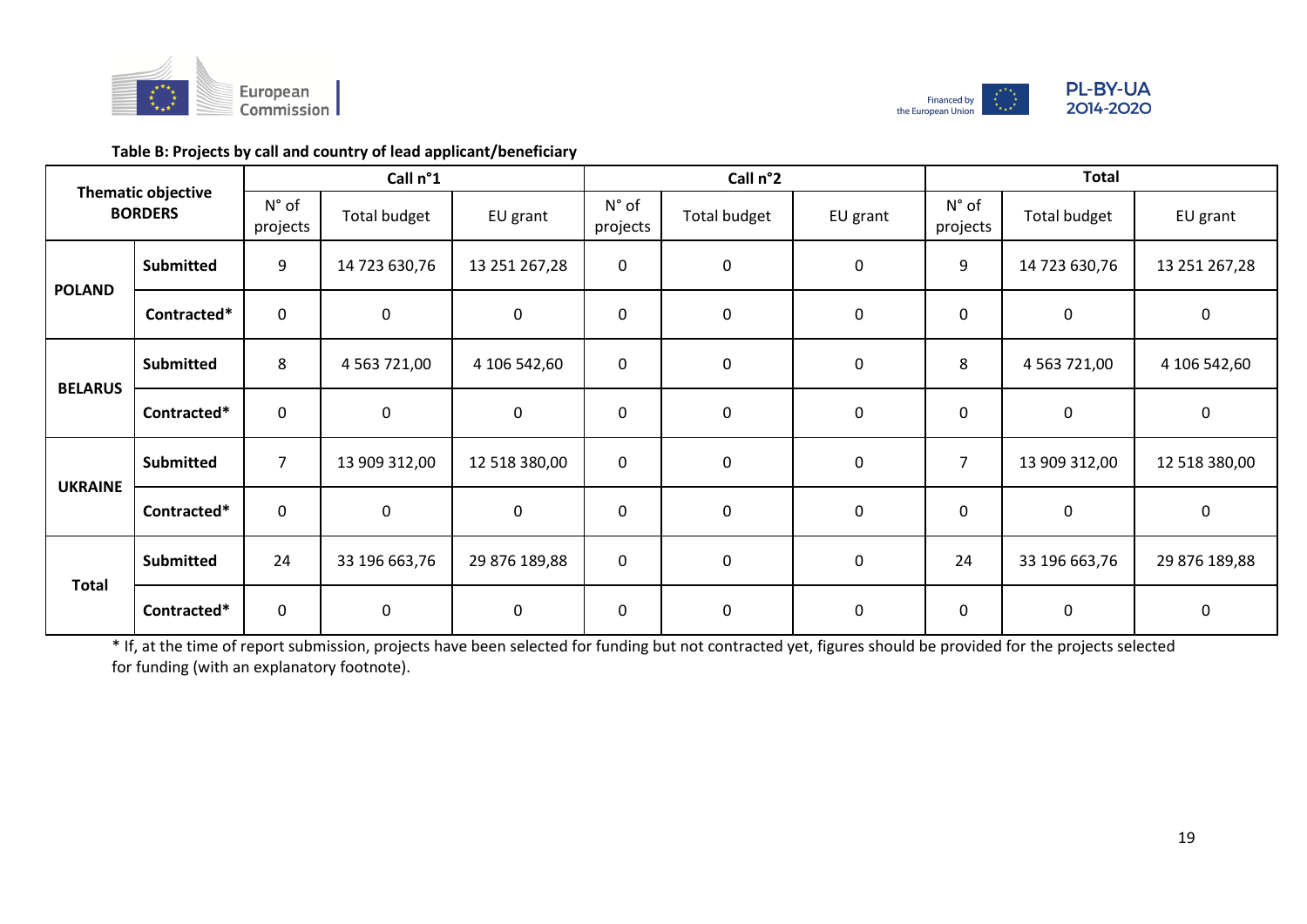



## **Map A: Organisations involved in projects proposals submitted for funding**

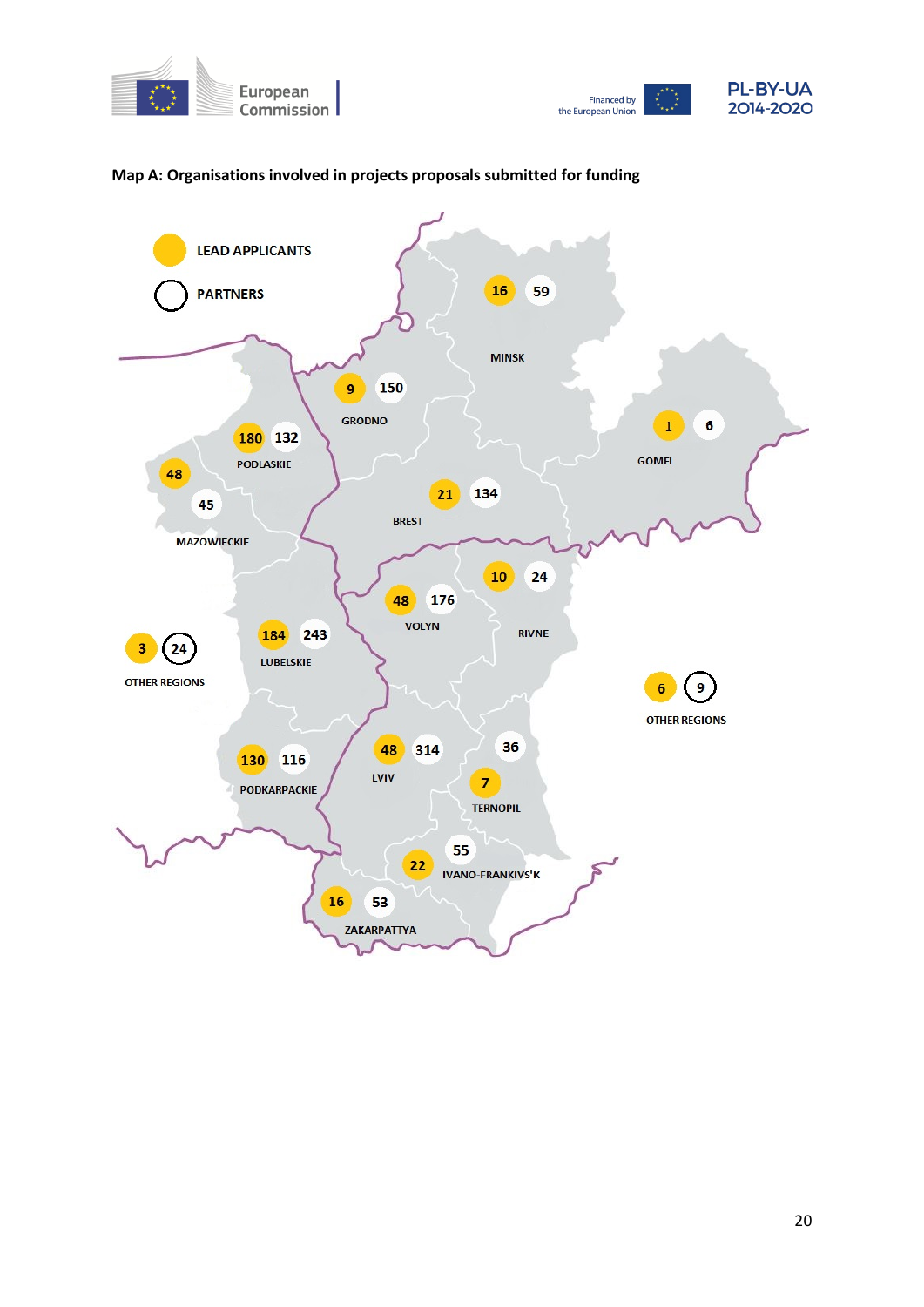



# **Map B: Organisations involved in grant contracts/projects selected for funding**

Not applicable, no projects selected in the Programme in the reporting period.

| Country        | Eligible regions | N° of Lead<br>applicants | $N^{\circ}$ of partners | N° of lead<br>beneficiaries | N° of partner<br>beneficiaries |
|----------------|------------------|--------------------------|-------------------------|-----------------------------|--------------------------------|
|                | Lubelskie        | 184                      | 243                     | 0                           | 0                              |
|                | Mazowieckie      | 48                       | 45                      | 0                           | 0                              |
| <b>POLAND</b>  | Podkarpackie     | 130                      | 116                     | 0                           | 0                              |
|                | Podlaskie        | 180                      | 132                     | $\mathbf 0$                 | 0                              |
|                | Other regions    | 3                        | 24                      | 0                           | 0                              |
|                | <b>Brest</b>     | 21                       | 134                     | 0                           | 0                              |
| <b>BELARUS</b> | Gomel            | 1                        | 6                       | $\mathbf 0$                 | 0                              |
|                | Grodno           | 9                        | 150                     | 0                           | 0                              |
|                | Minsk            | 16                       | 59                      | 0                           | 0                              |
|                | Ivano-Frankivska | 22                       | 55                      | 0                           | 0                              |
|                | Lvivska          | 48                       | 314                     | 0                           | 0                              |
|                | Rivnenska        | 10                       | 24                      | 0                           | 0                              |
| <b>UKRAINE</b> | Ternopilska      | 7                        | 36                      | 0                           | 0                              |
|                | Volynska         | 48                       | 176                     | 0                           | 0                              |
|                | Zakarpatska      | 16                       | 53                      | 0                           | 0                              |
|                | Other regions    | 6                        | 9                       | 0                           | 0                              |
|                | <b>TOTAL</b>     | 749                      | 1576                    | 0                           | 0                              |

#### **Table C: Organisations involved in projects proposals submitted for funding and in grant contracts**

## **4.3 Monitoring and evaluation (max 2 page)**

Not applicable, no projects selected in the Programme during the reporting period.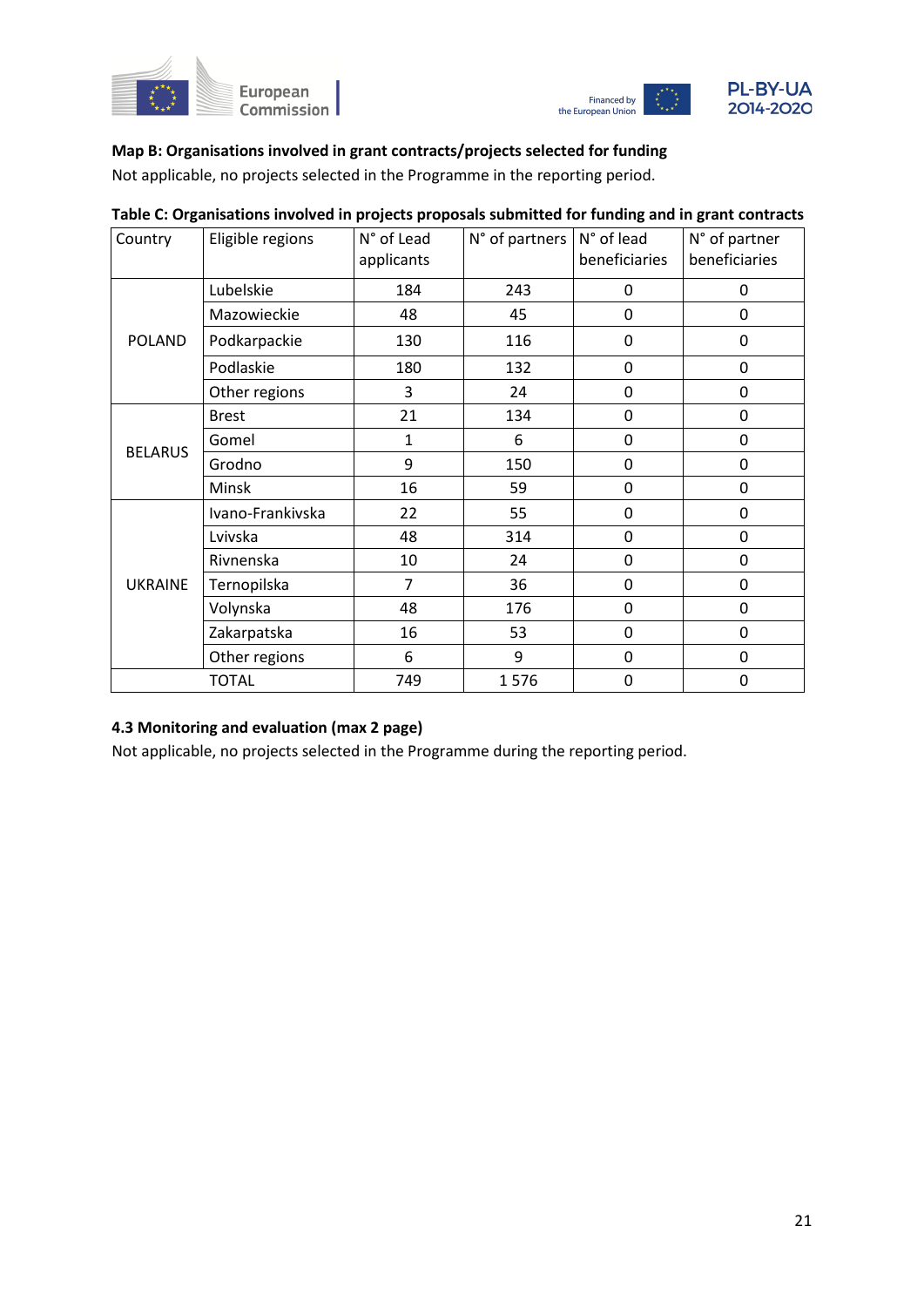



#### **4.4. Technical Assistance activities: Information and communication activities**

According to the Commission Implementing decision of 18 December 2015 no. C(2015) 9197, all activities (preparatory actions) undertaken in the reported period in relation to the ENI Cross-Border Cooperation Programme Poland-Belarus-Ukraine 2014-2020 (i.e. information and communication activities, activities concerning programme website or programme publications) were financed from Technical Assistance of the ENPI Cross-Border Cooperation Programme Poland-Belarus-Ukraine 2007-2013.

4.4.1 List of information and communication activities

| <b>Activity title and</b> | Aim of the      | <b>Target group</b>       | <b>Message</b>   | Output           | <b>Results</b>         | <b>Measures to ensure EU</b> |
|---------------------------|-----------------|---------------------------|------------------|------------------|------------------------|------------------------------|
| <b>location</b>           | activity        |                           |                  |                  |                        | visibility                   |
| Partner Search            | To facilitate   | Potential applicants of   | Enhancing        | filled in online | potential applicants   | Visibility according to      |
| Forum, Lublin,            | the future      | the 1 <sup>st</sup> CfP   | institutions to  | database of      | shared ideas of        | the requirements             |
| Poland                    | projects in     |                           | actively search  | partners on      | projects and           |                              |
| (28/09/16))               | finding         |                           | for partners     | Programme        | exchanged contacts     |                              |
|                           | partners and    |                           |                  | website          |                        |                              |
|                           | conceptualizing |                           |                  | printed out      |                        |                              |
|                           | joint projects  |                           |                  | projects' ideas  |                        |                              |
|                           |                 |                           |                  | of institutions  |                        |                              |
|                           |                 |                           |                  | participating    |                        |                              |
|                           |                 |                           |                  | in the event     |                        |                              |
| Conference                | Conference      | Beneficiaries of projects | Official closure | publication      | audience informed      | Visibility according to      |
| "Everlasting              | closing the old | from 07-13, potential     | of 07-13 and     | Crossborderer    | about successes of 07- | the requirements             |
| Partnership",             | 2007-2013       | applicants of 14-20,      | opening of 14-   | promotional      | 13 and opportunities   |                              |
| <b>Bukovel</b> in         | perspective     | people interested in the  | 20 and official  | materials        | of 14-20               |                              |
| Ukraine                   | and opening     | Programme, Programme      | launch of the    | conference       | 1st CfP was launched   |                              |
| (11/10/16)                | the new         | bodies' representatives   | $1st$ CfP        | presentations    |                        |                              |
|                           | Programme       |                           |                  |                  |                        |                              |
|                           | 2014-2020       |                           |                  |                  |                        |                              |
| Series of trainings       | To inform in    | Potential applicants (14  | Importance of    | presentations    | applicants informed    | Visibility according to      |
| for potential             | details on the  | cities in Poland for 903  | correct          |                  | about call             | the requirements             |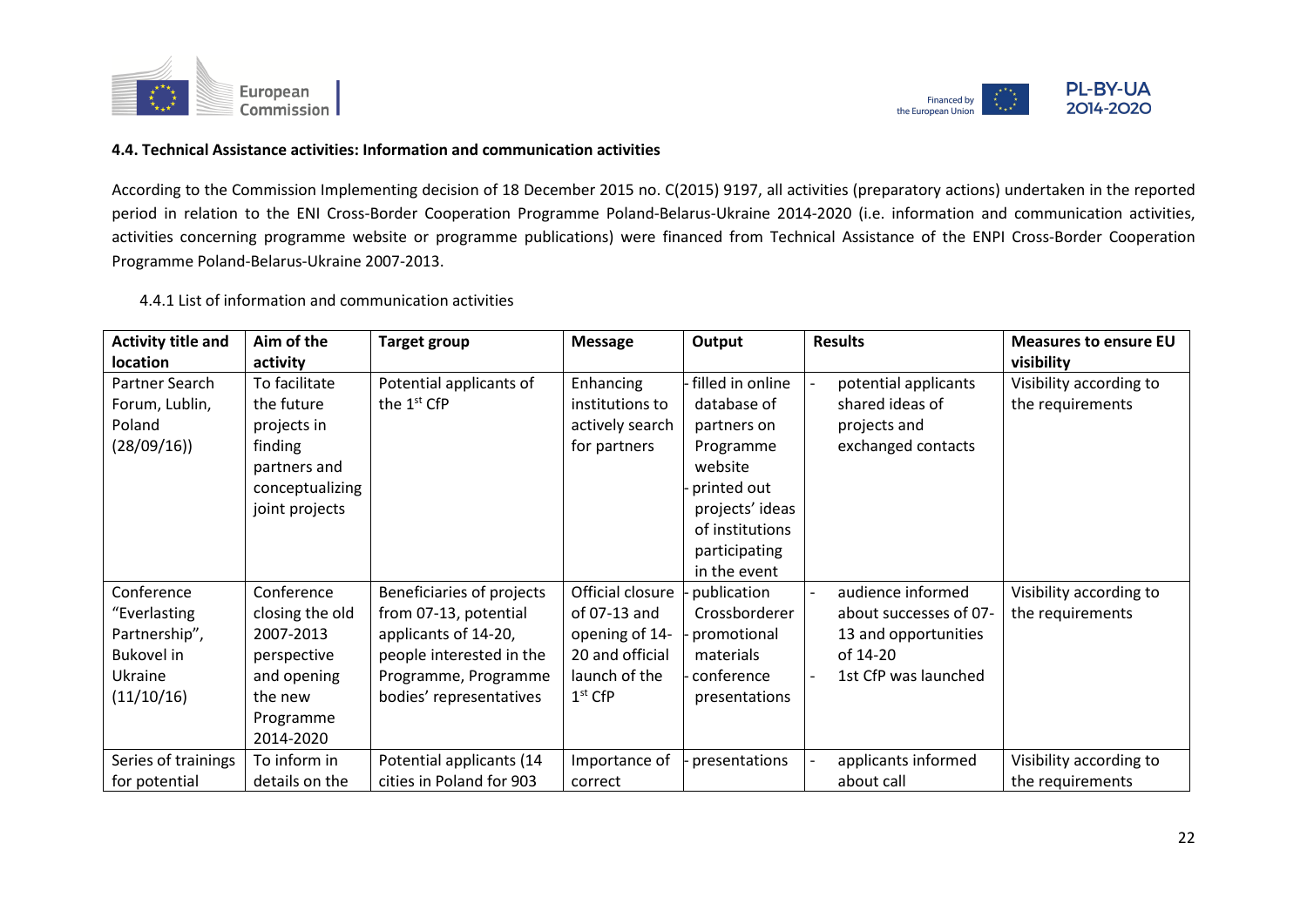





| applicants of the<br>1 <sup>st</sup> CfPs (multiple<br>cities in Poland,<br><b>Belarus and</b><br>Ukraine) Nov and<br>Dec 2016<br>Trainings for lead<br>beneficiaries of<br>projects from 1st<br>CfP (3 countries)<br>May 2017<br>Individual<br>consultations<br>with applicants(3 | requirements<br>of the 1st CfP                                              | people, 8 cities in<br>Belarus for 485 people,<br>12 cities in Ukraine for<br>810 people + 4 trainings<br>for lead beneficiaries for<br>750 people (493 in<br>Poland, 157 in Ukraine,<br>98 in Belarus) | preparation of<br>the proposal                                                    |                                                       | requirements and<br>clarified doubts                                                |                                             |
|------------------------------------------------------------------------------------------------------------------------------------------------------------------------------------------------------------------------------------------------------------------------------------|-----------------------------------------------------------------------------|---------------------------------------------------------------------------------------------------------------------------------------------------------------------------------------------------------|-----------------------------------------------------------------------------------|-------------------------------------------------------|-------------------------------------------------------------------------------------|---------------------------------------------|
| countries) June<br>2017<br><b>Trainings for LIPs</b>                                                                                                                                                                                                                               | To assist LIPs'                                                             | LIPs' lead beneficiaries                                                                                                                                                                                | Importance of                                                                     | presentations                                         | beneficiaries informed                                                              | Visibility according to                     |
| (4 cities in 3<br>countries)<br>September and<br>October 2016                                                                                                                                                                                                                      | beneficiaries in<br>preparing<br>better quality<br>applications             | and partners                                                                                                                                                                                            | correct<br>preparation of<br>the application                                      |                                                       | about the<br>requirements and<br>clarified doubts                                   | the requirements                            |
| II Cross-border<br>Academy of<br>Development,<br>Janów Podlaski,<br>Poland<br>(01/12/16)                                                                                                                                                                                           | To inform<br>about the<br>Programme, 1st<br>CfP and attract<br>new audience | Potential applicants,<br>people interested in the<br>Programme                                                                                                                                          | Wider<br>information<br>and scientific<br>background<br>for Heritage<br><b>TO</b> | publication<br>summarising<br>the I and II<br>Academy | TO Heritage more<br>explained<br>people informed<br>about the Programme<br>and call | Visibility according to<br>the requirements |
| Official opening<br>of Polish Branch<br>Office in                                                                                                                                                                                                                                  | To open a new<br>BO of the<br>Programme                                     | General audience                                                                                                                                                                                        | New branch<br>office in the<br>Programme                                          | n/a                                                   | new BO ready to<br>function and assist<br>applicants                                | Visibility according to<br>the requirements |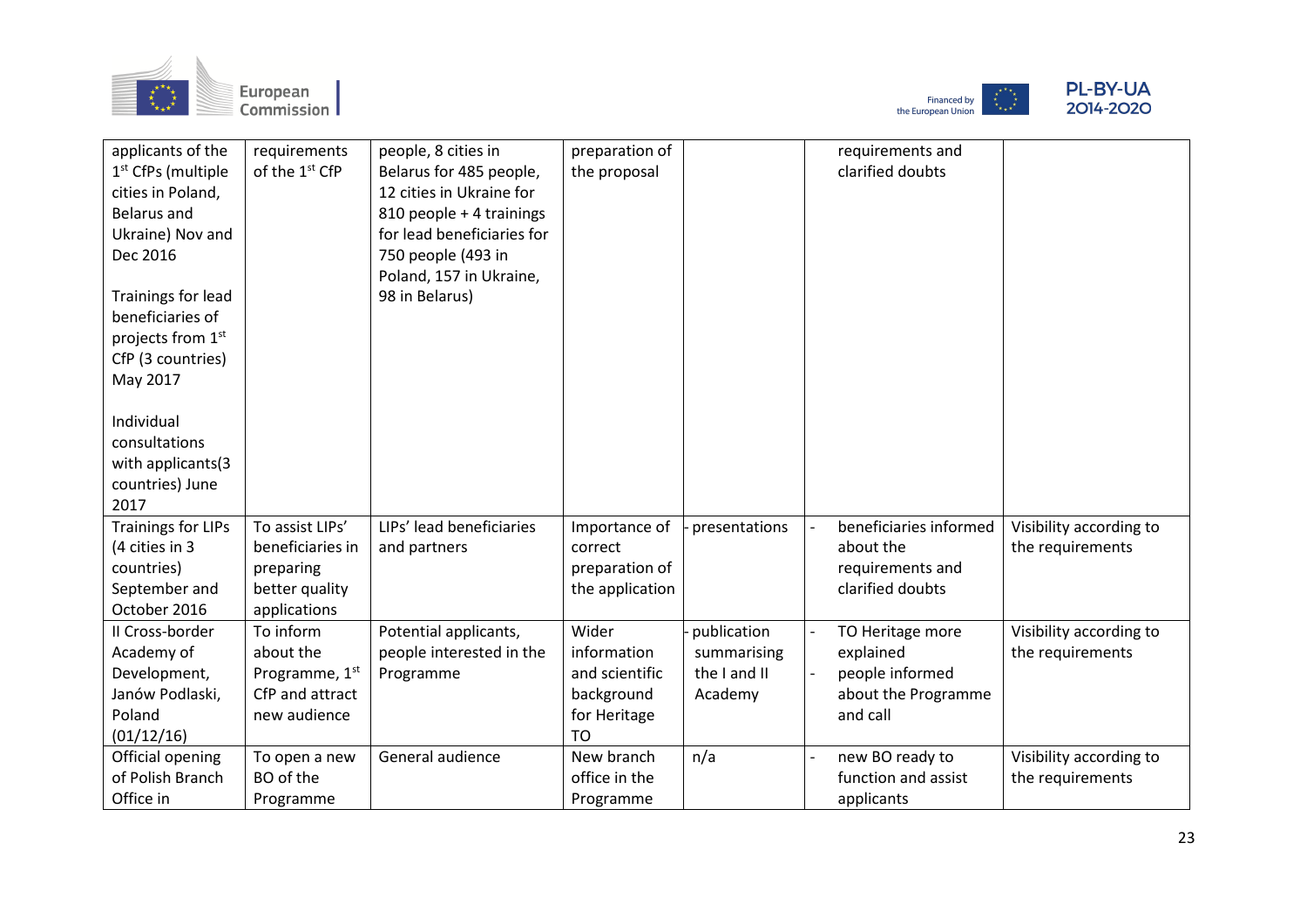





| Rzeszów,<br>(12/12/16)                                                                                                                                                                                                                                                                     |                                                                               |                                | area ready to<br>assist                                                                              |                                                                              |                                                     |                                             |
|--------------------------------------------------------------------------------------------------------------------------------------------------------------------------------------------------------------------------------------------------------------------------------------------|-------------------------------------------------------------------------------|--------------------------------|------------------------------------------------------------------------------------------------------|------------------------------------------------------------------------------|-----------------------------------------------------|---------------------------------------------|
| <b>External events</b><br>with participation<br>of Programme<br>representatives:<br>•Europe-Ukraine<br>Forum in<br>Rzeszów-Jasionka<br>•European<br>Congress of Local<br>Governments in<br>Kraków<br>•Meeting of<br>universities with<br>European Funds<br>in Lviv and Ivano-<br>Frankivsk | To inform<br>about the<br>Programme<br>and its<br>opportunities<br>and impact | General audience               | applicants<br>Example of EU<br>support of<br>cross-border<br>cooperation<br>on its eastern<br>border | brochures,<br>leaflets,<br>promotional<br>items<br>articles<br>presentations | General audience<br>informed about the<br>Programme | Visibility according to<br>the requirements |
| •European Funds<br>Open Days in<br>Rzeszów-Jasionka<br>$\bullet$ Local<br>Development<br>Forum in<br>Truskavets                                                                                                                                                                            |                                                                               |                                |                                                                                                      |                                                                              |                                                     |                                             |
| "Orły Wprost"                                                                                                                                                                                                                                                                              | To award best                                                                 | Beneficiaries of the           | Exceptional                                                                                          | awards                                                                       | Best projects awarded                               | Visibility according to                     |
| Awards Gala in<br>Rzeszów,                                                                                                                                                                                                                                                                 | projects,<br>promote the                                                      | Programme, general<br>audience | initiatives<br>realised under                                                                        | article                                                                      | General audience                                    | the requirements                            |
| 28/06/17                                                                                                                                                                                                                                                                                   | Programme                                                                     |                                | the                                                                                                  |                                                                              | informed about the                                  |                                             |
|                                                                                                                                                                                                                                                                                            |                                                                               |                                | Programme                                                                                            |                                                                              | Programme                                           |                                             |
| Programme                                                                                                                                                                                                                                                                                  | Communicate                                                                   | Beneficiaries,                 | Updates from                                                                                         | updated                                                                      | Applicants provided with                            | Visibility according to                     |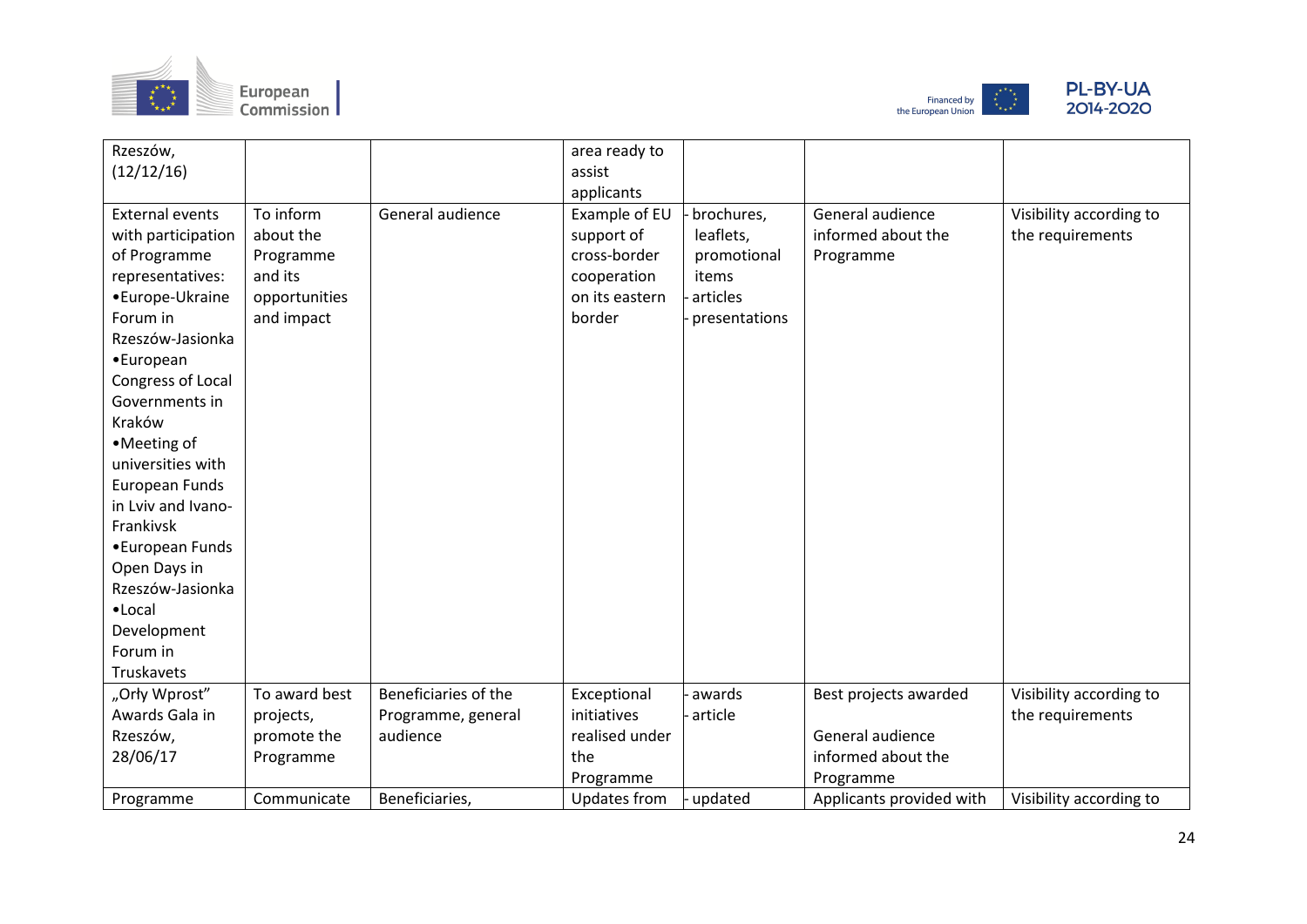



| website | with          | authorities, general | the life of the | website | practical information   | the requirements |
|---------|---------------|----------------------|-----------------|---------|-------------------------|------------------|
|         | beneficiaries | public               | Programme       |         |                         |                  |
|         | and general   |                      |                 |         | General public informed |                  |
|         | audience      |                      |                 |         | about the Programme     |                  |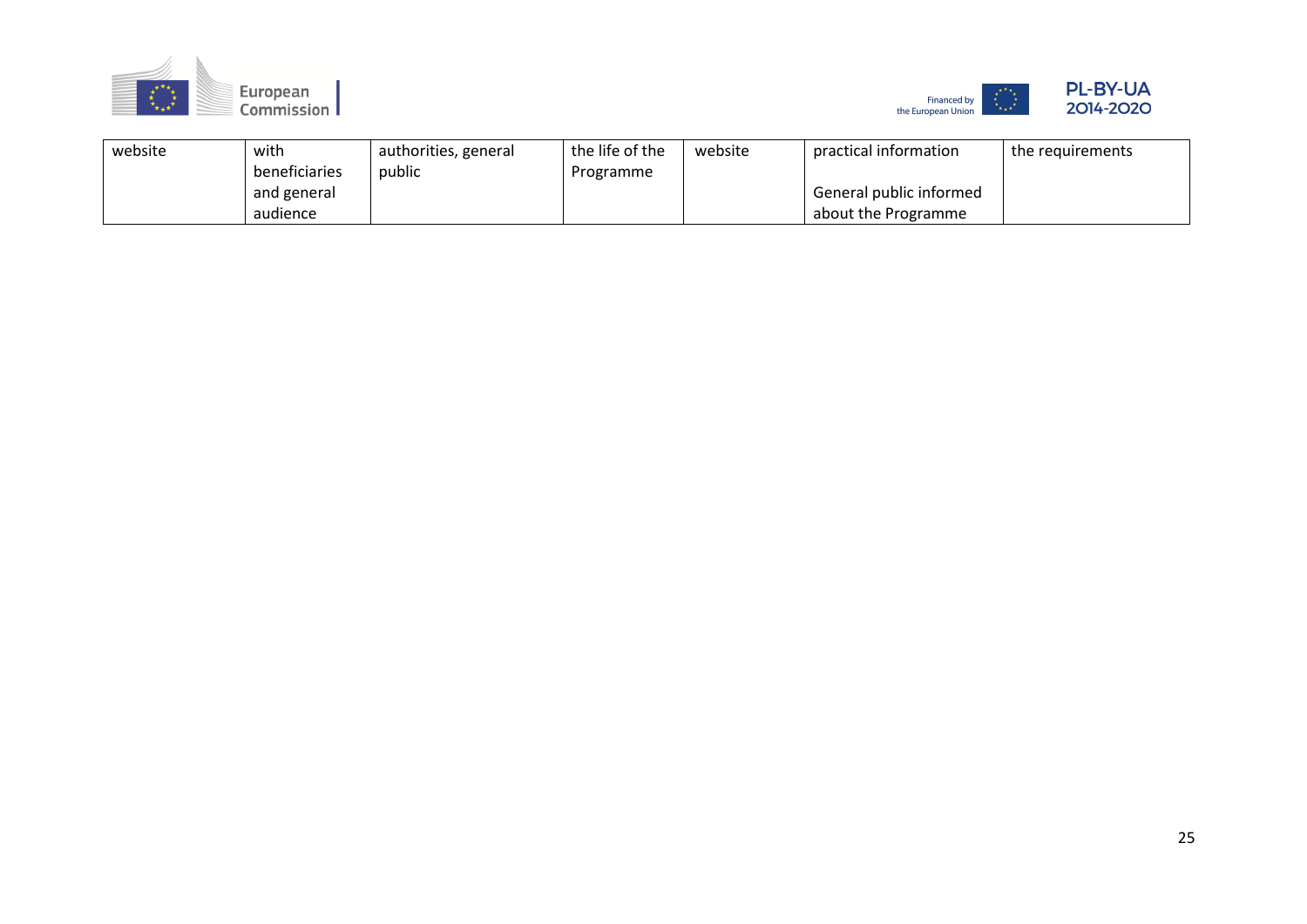



4.4.2 Summary of review by applicants/beneficiaries

Not applicable, no such activities within the reporting period.

4.4.3 Participation of EU Delegations

Representative of EU Delegation to Ukraine participated in Programme Annual Conference in Bukovel (October 2016) and working meeting with National Authorities in Kiev (March 2017).

4.4.4 Programme website and social media

The website for the Programme 2014-2020 was prepared (consultations with the IT company responsible for the development of the website, preparing the content etc.)

4.4.5 Publications

The Joint Operational Programme document was prepared graphically and printed out in English.

#### **4.5. Other Technical Assistance activities**

All activities undertaken in the reported period in relation to the functioning of the Programme bodies were financed from Technical Assistance of the ENPI Cross-Border Cooperation Programme Poland-Belarus-Ukraine 2007-2013.

#### **5. FORECAST FOR THE FOLLOWING YEAR**

#### **5.1 Programme and beneficiaries' activities**

#### 5.1.1 Summary of main programme activities

Within first six months of the next reporting period  $(1.07.2017 - 31.12.2017)$  following main activities took place:

- assessment of FAFs submitted within all TOs within  $1<sup>st</sup>$  call for proposals,
- state aid assessment and external experts assessment of FAFs,
- two meetings of PSC in October (TO HERITAGE) and November (TO ACCESSIBILITY and TO BORDERS) – recommendations for projects to be financed within the Programme,
- two JMC meetings in Minsk (October, 2017) and in Lviv (December, 2017) decisions on selection of projects to be financed, Programme budget reallocations acceptance,
- signature of four Service Contracts,
- signature of first three Grant Contracts (TO Heritage)

Moreover several important decisions were taken via JMC written procedures:

- on approval of implementation documents,
- on the pool of State Aid Experts,
- on tender dossiers for the service contracts to be operational in 2018-2021,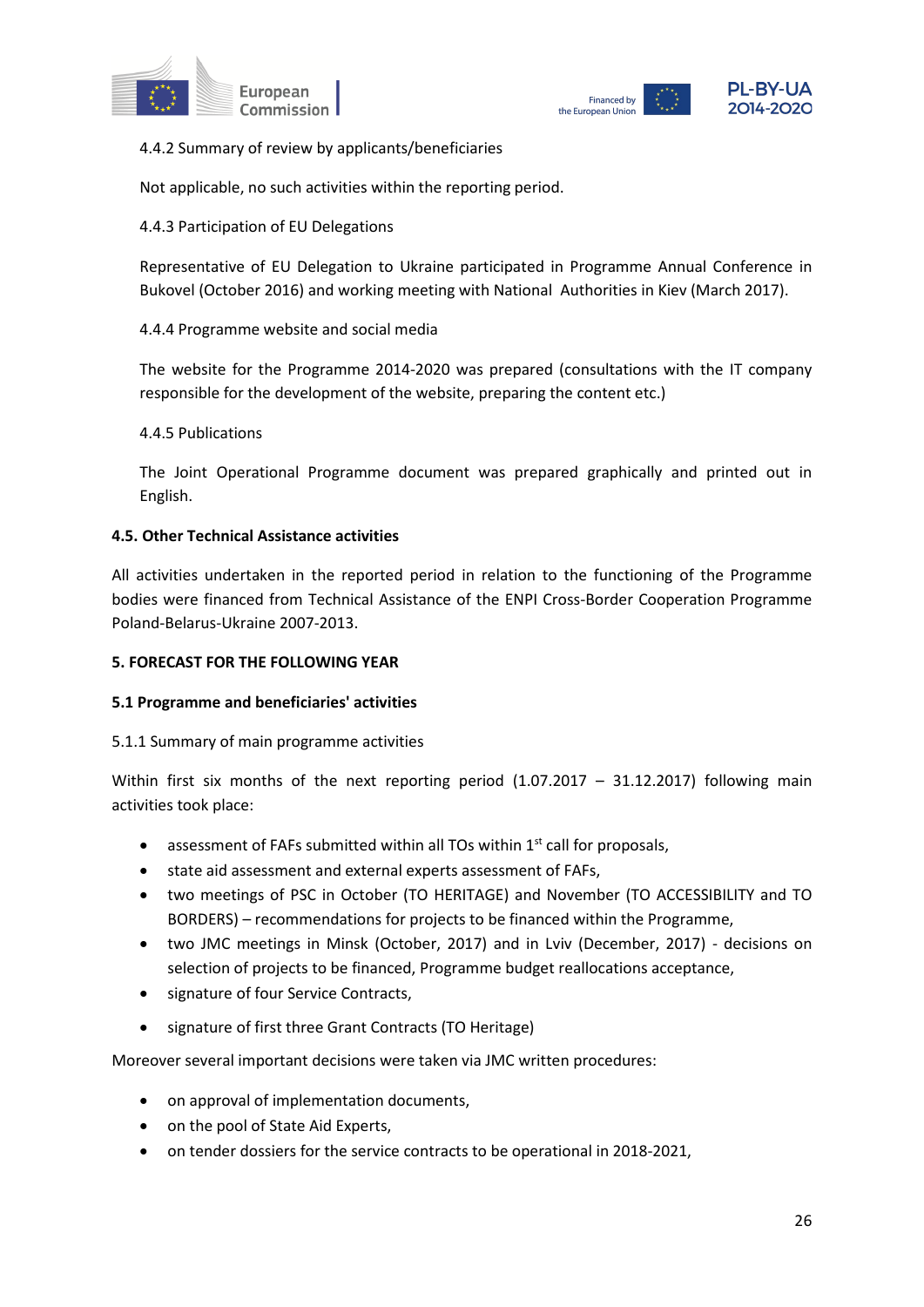



- on approval of amended LIP Application and Implementation Process as well concrete LIP FAFs,
- on approval of Annual Implementation Report for 2016,
- on acceptance of TA budgets for MA, JTS, CCP.

Main activities planned till the end of 2018 include:

- request for the first advance payment from the EC;
- preparation and signature of Grant Contracts for projects within  $1<sup>st</sup>$  CfP,
- signature of LIPs contracts,
- PCS meeting (TO SECURITY),
- JMC meeting (TO SECURITY),
- preparation of Application Pack for the 2<sup>nd</sup> CfP for microprojects, meeting of the Working Group,
- organization of the 2nd CfP for microprojects,
- organization of partner search forums for applicants of the  $2^{nd}$  CfP for microprojects,
- organization of trainings for applicants of the 2<sup>nd</sup> CfP for microprojects,
- organization of trainings for beneficiaries  $(1<sup>st</sup> CfP)$ ,
- preparation of Annual Report for the next reporting period;
- Annual conference for the Programme combined with the celebration of of the 15<sup>th</sup> anniversary of PL-BY-UA cross-border cooperation

#### 5.1.2 Summary of main project beneficiaries' activities

Main beneficiaries' activities shall include:

- Grant Contract signature,
- partnership agreements signature;
- concluding contracts with external auditors,
- project implementation,
- participation in trainings organised by the JTS,
- submission of first Start-up reports.

#### **5. 2 Updated Audit Strategy[2](#page-26-0)**

#### **5.3 Detailed Work Programme of the MA[3](#page-26-1)**

#### **5.4 Financial plan and planned use of the technical assistance**

<span id="page-26-0"></span><sup>&</sup>lt;sup>2</sup> Depending on the date of submission of the Audit Strategy (as per article 28.5 of the IR) the update may not be needed in the report for the year ending by June 2017, unless there has been a change or unforeseen event that needs to be reported.<br> $3 \text{ In accordance with } 24(\text{a})$  and  $24(\text{b})$  of ENI CBC IR

<span id="page-26-1"></span>